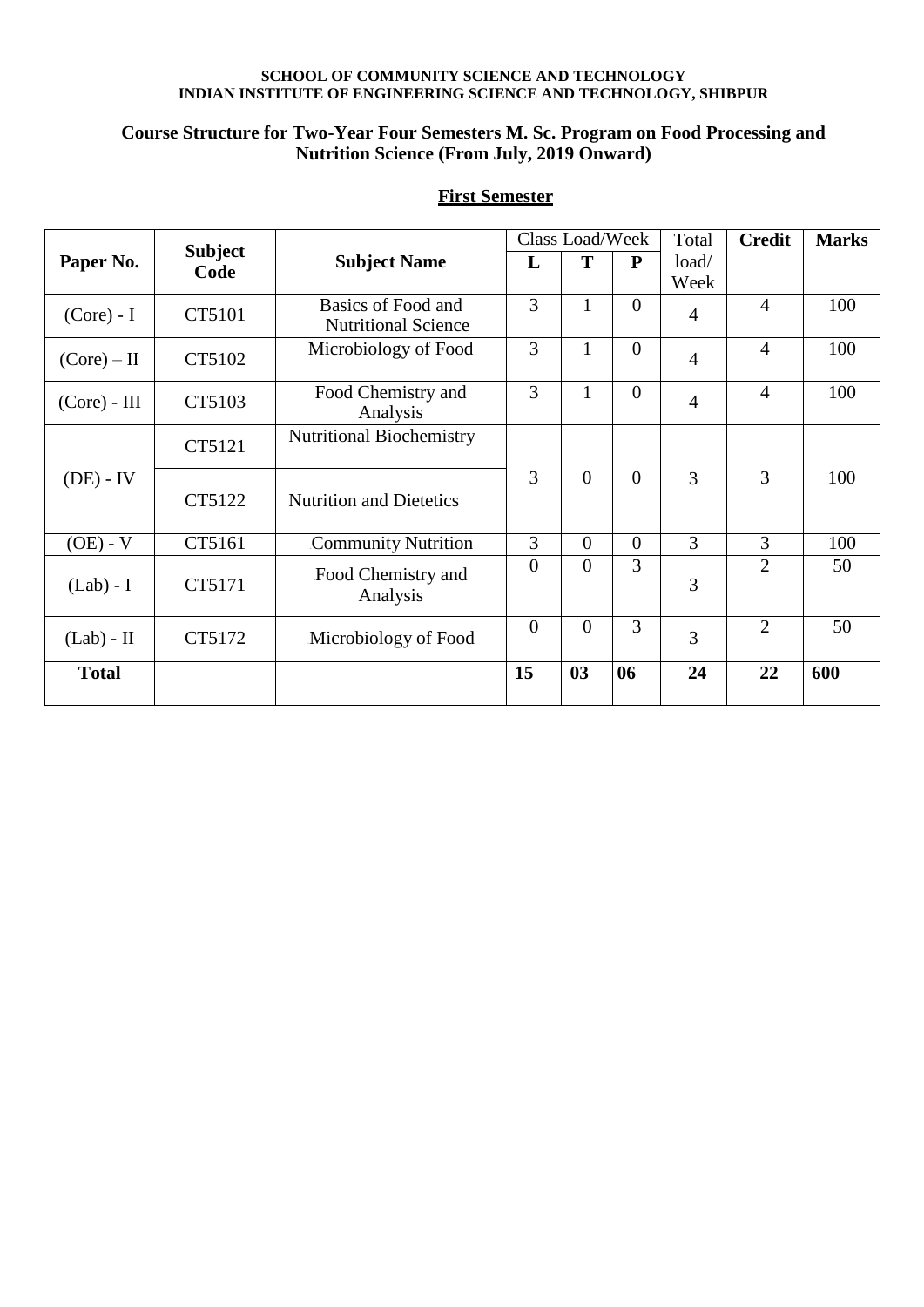# **Second Semester**

| Paper No.      | <b>Subject</b> | <b>Subject Name</b>                                    |                | Class Load/Week |                | Total          | <b>Credit</b>  | <b>Marks</b>    |
|----------------|----------------|--------------------------------------------------------|----------------|-----------------|----------------|----------------|----------------|-----------------|
|                | Code           |                                                        | L              | T               | ${\bf P}$      | load/          |                |                 |
|                |                |                                                        |                |                 |                | Week           |                |                 |
| (Core) – VI    | CT5201         | <b>Food Processing Principles</b><br>and Application   | $\overline{3}$ | $\mathbf{1}$    | $\overline{0}$ | $\overline{4}$ | $\overline{4}$ | 100             |
| (Core) – VII   | CT5202         | <b>Food Preservation</b><br>Principles and Application | 3              | $\mathbf{1}$    | $\overline{0}$ | $\overline{4}$ | $\overline{4}$ | 100             |
| $(Core)$ -VIII | CT5203         | Nutrition and Human<br>Development                     | $\overline{3}$ | $\mathbf{1}$    | $\overline{0}$ | $\overline{4}$ | $\overline{4}$ | 100             |
| $(DE)-IX$      | CT5221         | Microbial Enzyme<br>Technology                         |                |                 |                | 3              |                |                 |
|                | CT5222         | Food Toxicology                                        | 3              | $\overline{0}$  | $\theta$       |                | 3              | 100             |
| $(OE)$ - X     | CT5261         | Entrepreneurship and<br>Human Resource<br>Management   | $\overline{3}$ | $\theta$        | $\overline{0}$ | 3              | 3              | 100             |
| $(Lab)$ -III   | CT5271         | Food Processing and<br>Preservation                    | $\overline{0}$ | $\overline{0}$  | 3              | 3              | $\overline{2}$ | 50              |
| $(TP) - XI$    | CT5291         | Term Paper                                             | $\overline{0}$ | $\overline{0}$  | 8              | 8              | $\overline{4}$ | 100             |
| $(TP) - XII$   | CT5292         | Term Paper Viva                                        |                |                 |                |                | $\overline{2}$ | $\overline{50}$ |
| <b>Total</b>   |                |                                                        | 15             | 03              | 11             | 29             | 26             | 700             |

# **Third Semester**

| Paper No.                   | <b>Subject</b> | <b>Subject Name</b>                   |          | Class Load/Week |                | Total          | <b>Credit</b>  | <b>Marks</b> |
|-----------------------------|----------------|---------------------------------------|----------|-----------------|----------------|----------------|----------------|--------------|
|                             | Code           |                                       | П,       | Т               | P              | load/          |                |              |
|                             |                |                                       |          |                 |                | Week           |                |              |
| (Core)-XIII                 | CT6101         | Food Safety and Quality<br>Assessment | 3        | $\overline{0}$  | $\overline{0}$ | 3              | 3              | 100          |
| $(Core)$ -XIV               | CT6102         | Unit Operation in Food<br>Processing  | 3        |                 | $\overline{0}$ | $\overline{4}$ | $\overline{4}$ | 100          |
| $(Core)$ -XV                | CT6103         | Food Bio Technology                   | 3        | $\overline{0}$  | $\overline{0}$ | 3              | 3              | 100          |
| $(Lab) - IV$                | CT6171         | Unit Operation in Food<br>Processing  | $\Omega$ | $\overline{0}$  | 3              | 3              | 2              | 100          |
| (Thesis P-I)<br>Report)-XVI | CT6191         | M. Sc. Thesis<br>(Progress Report)    | $\Omega$ | $\overline{0}$  | 16             | 16             | 8              | 100          |
| (Thesis P-I)<br>Viva)-XVII  | CT6192         | Thesis (Seminar and Viva)             | $\Omega$ | $\overline{0}$  | $\overline{0}$ | $\overline{0}$ | $\overline{2}$ | 100          |
| <b>Total</b>                |                |                                       | 09       | 01              | 19             | 29             | 22             | 600          |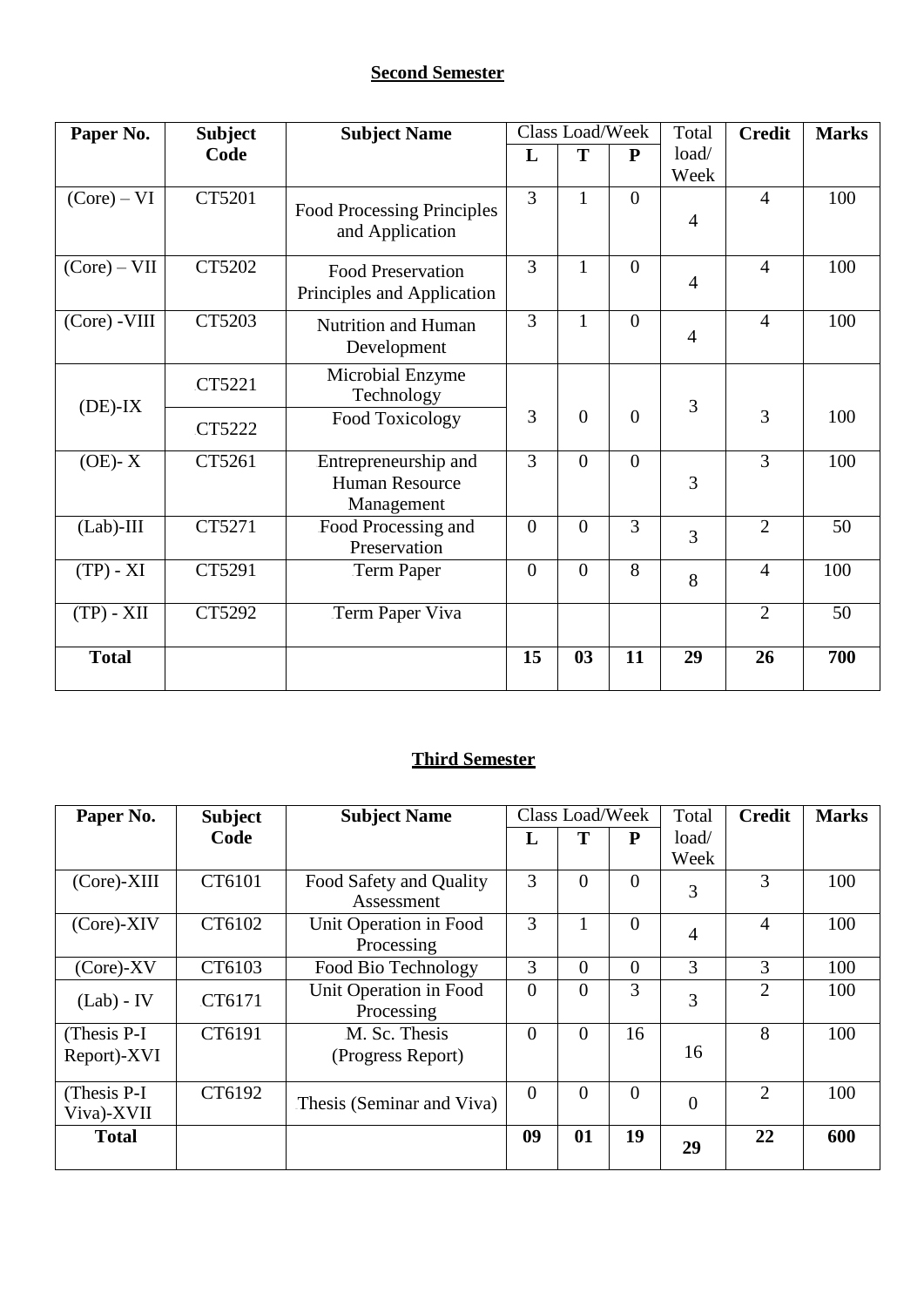# **Fourth Semester**

| <b>Sl. No.</b>              | <b>Subject</b> | <b>Subject Name</b>                                    |          | Class          |                | Total          | <b>Credit</b>  | <b>Marks</b> |
|-----------------------------|----------------|--------------------------------------------------------|----------|----------------|----------------|----------------|----------------|--------------|
|                             | Code           |                                                        |          | Load/Week      |                | load/          |                |              |
|                             |                |                                                        | L        | T              | P              | Week           |                |              |
| (Core)-XVIII                | CT6201         | Food Industry Effluents and<br><b>Waste Treatments</b> | 3        | $\mathbf{1}$   | $\overline{0}$ | $\overline{4}$ | $\overline{4}$ | 100          |
|                             | CT6221         | Food Product Design and<br>Development                 | 3        | $\theta$       | $\theta$       | 3              | 3              | 100          |
| $(DE) - XIX$                | CT6222         | Food Packaging                                         |          |                |                |                |                |              |
|                             | CT6223         | Nano Technology in Food                                |          |                |                |                |                |              |
|                             | CT6224         | Process Modeling and<br>Simulation                     |          |                |                |                |                |              |
| $(Lab)-V$                   | CT6271         | Nutrition and Biochemistry<br>(Laboratory-V)           | $\theta$ | $\overline{0}$ | 3              | 3              | $\overline{2}$ | 100          |
| (Thesis P-II)<br>Report)-XX | CT6291         | M.Sc. Thesis                                           | $\theta$ | $\theta$       | 16             | 16             | 8              | 200          |
| (Thesis P-II)<br>Viva)-XXI  | CT6292         | Thesis Seminar & Viva<br>voce                          | $\Omega$ | $\overline{0}$ | $\overline{0}$ | $\overline{0}$ | $\overline{4}$ | 100          |
| <b>Total</b>                |                |                                                        | 06       | 01             | 19             | 26             | 21             | 600          |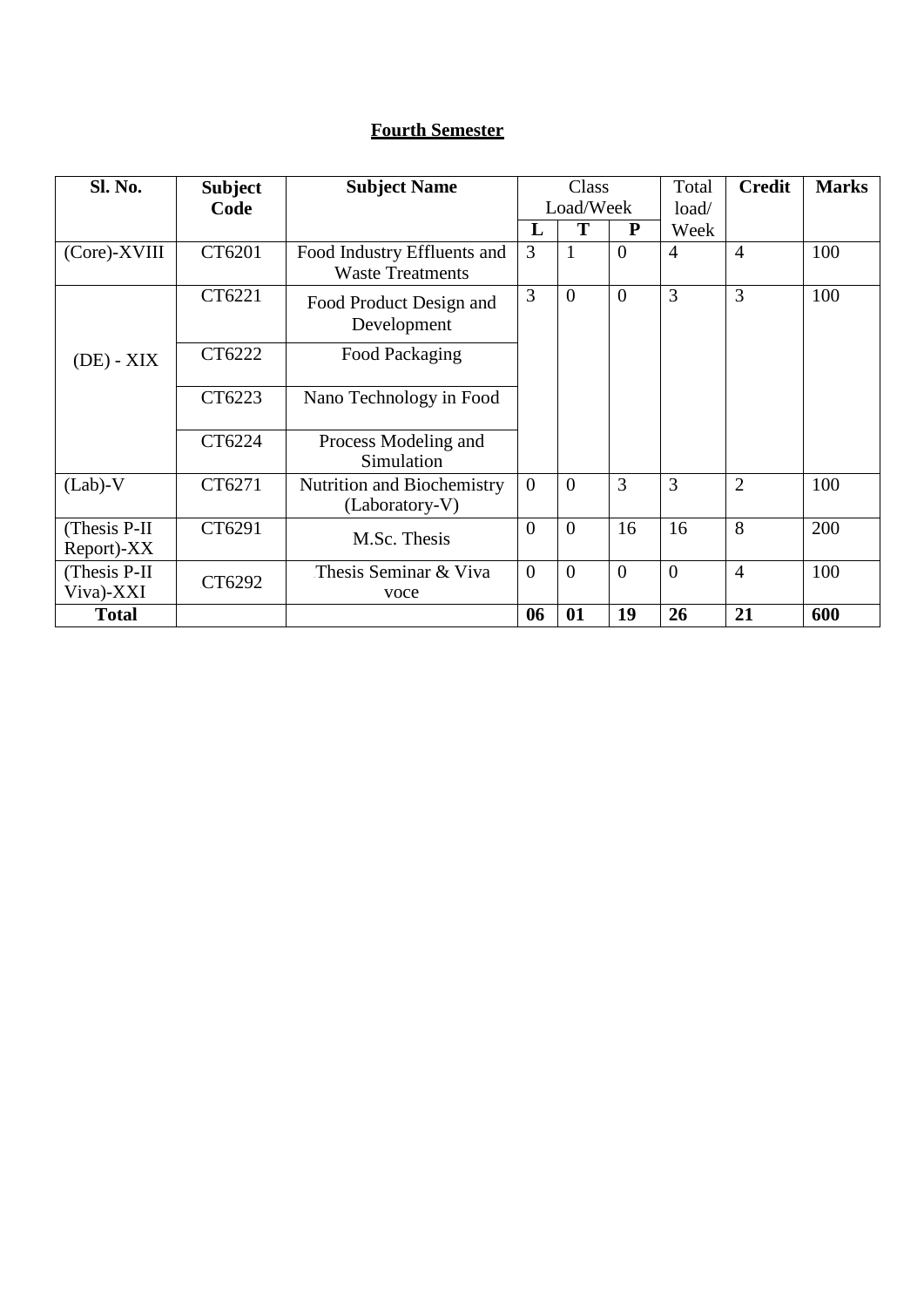# **Detailed syllabus for Two-Year Four Semester M.Sc. Program in Food Processing and Nutrition Science**

# **1 st Semester Paper-I (Core) Subject: Basics of Food and Nutritional Science (CT 5101) Contact Period: 4L per week, Full Marks: 100, Pass Marks: 40 [Credit – 04]**

# **Course Objectives:**

- Introduce the basic properties of macro-nutrients and their role in human nutrition
- Introduce the importance of fuel value of food.
- Introduce the significance of metabolic pathways for components of food
- Introduce the role of vitamins and minerals and other micro-nutrients in human systems

# **Expected Learning Outcomes for Course:**

- Students will become familiar with the importance of several nutrients along with their importance in food and nutrition
- Students will become familiar with the structure, functions and sources of several nutrients
- Students will become familiar with the metabolic pathways of food components that are comprises of carbohydrates, proteins and fats

# **Prerequisite:** Food and Nutrition, Food Chemistry

| Sl.<br>No.       | <b>Article</b>                                                                                                                                                                                                                                                                                                                                                                                                                                                                                          | No. of<br><b>Classes</b> |
|------------------|---------------------------------------------------------------------------------------------------------------------------------------------------------------------------------------------------------------------------------------------------------------------------------------------------------------------------------------------------------------------------------------------------------------------------------------------------------------------------------------------------------|--------------------------|
|                  |                                                                                                                                                                                                                                                                                                                                                                                                                                                                                                         |                          |
| 1.               | Importance of nutrition, Function of food and its components, Major and minor food items, Fuel value of foods;<br>Basal energy metabolism; Total energy need of individual engaged in different activities; Determination of food<br>energy                                                                                                                                                                                                                                                             | 06                       |
| 2.               | Carbohydrates: Occurrence, classification, physicochemical and metabolic functions; metabolism of<br>carbohydrates; Glycolysis, lactic acid and alcohol fermentation, Kreb's cycle; Cori cycle, Neuberg second and<br>third form fermentation                                                                                                                                                                                                                                                           | 06                       |
| 3.               | Proteins: Occurrence, classification, importance of proteins in our diet; Primary, secondary, tertiary and<br>quaternary structure of proteins; Conformational stability and adaptability of proteins; physicochemical and<br>metabolic functions, acid pool and nitrogen pool, nitrogen balance, essential amino acids, evaluation of quality<br>of proteins. Protein sparing effect, metabolism of proteins (transamination, oxidative deamination and<br>decarboxylation of amino acids, urea cycle) | 06                       |
| $\overline{4}$ . | Lipids: Occurrence, classification, biological role of lipids, essential fatty acids, lipoproteins, physicochemical<br>and metabolic functions; metabolism of lipids, breakdown of triglycerides and phospholipids, $\beta$ -oxidation of<br>unsaturated and odd chain fatty acids, ketosis, biosynthesis of fatty acids, triglycerides and phospholipids                                                                                                                                               | 06                       |
| 5.               | Hexose-mono-phosphate shunt pathway, oxidative phosphorylation, substrate-linked phosphorylation. Nucleic<br>acids: properties and structure                                                                                                                                                                                                                                                                                                                                                            | 06                       |
| 6.               | Vitamins and hormones: Classification, functions, sources, fat soluble vitamins (A,D,E,K), water soluble<br>vitamins (thiamine, riboflavin, niacin, cyanocobalamin, folic acid, and ascorbic acid, etc); relationship between<br>vitamins and hormones in terms of their biological role                                                                                                                                                                                                                | 0 <sub>5</sub>           |
| 7.               | Minerals: Functions, sources, factors affecting absorption of minerals, absorption promoters (Vitamin C for Fe),<br>absorption inhibitors (phytates, tannins, oxalates)                                                                                                                                                                                                                                                                                                                                 | 0 <sub>5</sub>           |
| <b>Total</b>     |                                                                                                                                                                                                                                                                                                                                                                                                                                                                                                         | 40                       |

- 1. Lehninger Pinciples of Biochemistry: D. L. Nelson and M. M. Cox
- 2. Biochemistry: J. M. Berg, J. L. Tymoczko and L. Stryer
- 3. Outlines of Biochemistry: Conn and Stumpf, John Wiley & Sons, New York
- 4. Biochemistry: Voet and Voet
- 5. Biochemistry: G.l. Zubay, W.C. Brown Publishers, Boston
- 6. Hand book of Food and Nutrition: Swaminathan
- 7. Nutritive Value of Indian Foods: Gopalan, Rama Sastri & Balasubramanium
- 8. Introduction to Food Chemistry: O.R. Fennema, S. Damodaran, K. L.Parkin
- 9. Food Chemistry: L.H. Meyer
- 10. Food- The Chemistry of Its Components: T. P. Coultate, RCS Pub, UK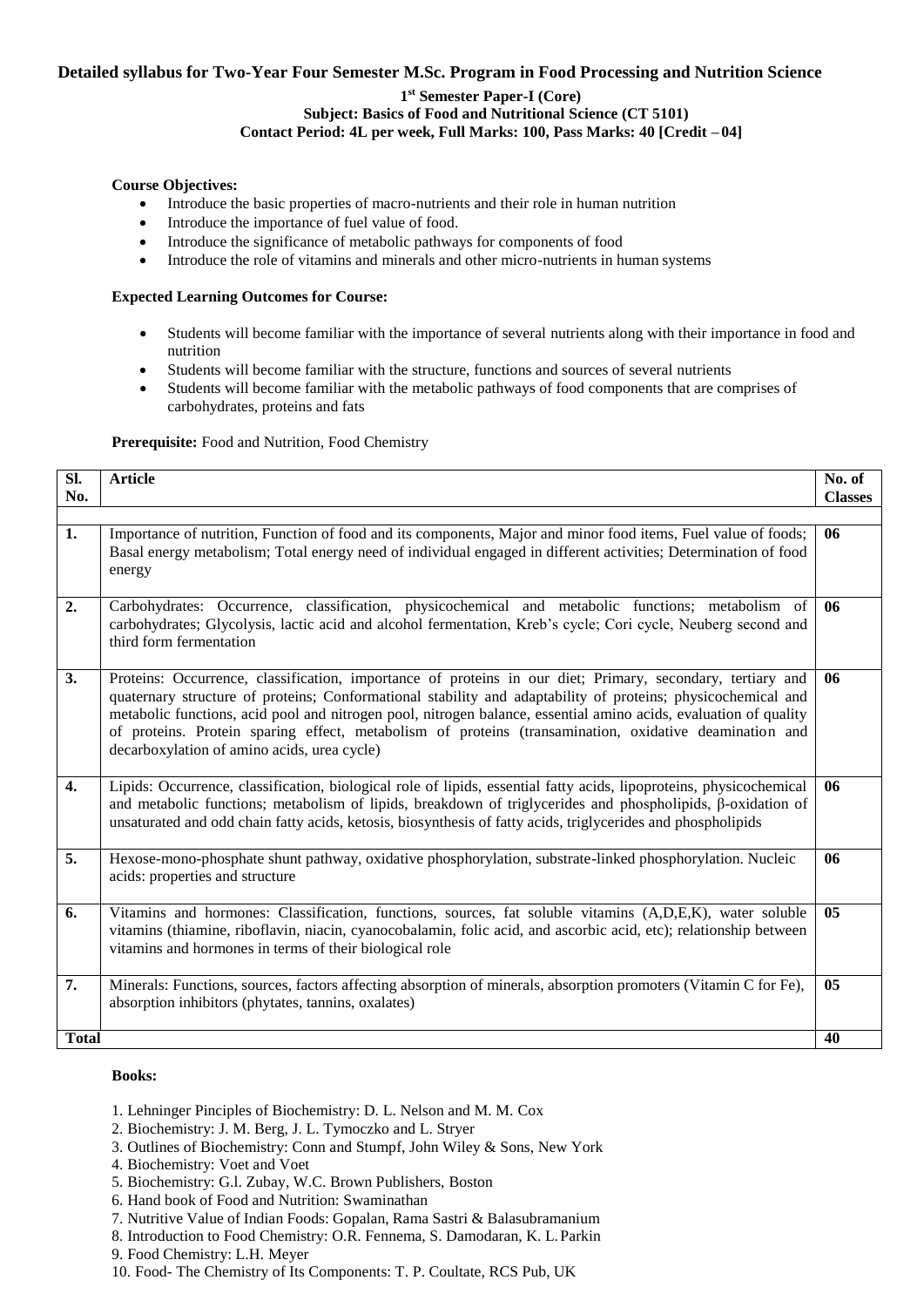#### **(For 2 year M.Sc. Program in Food Processing and Nutrition Science) 1 st semester Paper-II (Core) Subject: Microbiology of Food (CT 5102) Contact Period: 4L per week, Full Marks: 100, Pass Marks: 40 [Credit – 04]**

# **Course objectives:**

- Introduce basics of microbiology vis-a-vis food microbiology in particular
- Introduce understanding of factors affecting growth and death of microorganisms
- Introduce understanding role of microorganism in food spoilage, preservation techniques adopted for a wide spectrum of foods
- Introduce understanding beneficial usages of microorganisms in preparation of special class of important foods through fermentation processes

# **Expected Learning Outcomes for Course:**

- Students will understand the microbial diversity, their role and growth kinetics
- Students will understand the microbial and chemical food spoilage and its preventive measures
- Students will understand the microbial metabolism in response to food habitat
- Students will understand the role of microbes in development of different food products

# **Prerequisite:** Basic food microbiology, Basic integration, Food Chemistry

| <b>SI</b>    | <b>Article</b>                                                                                                                                                                                                                                                                                                                                                                                                                                                                                                                                                                                                                                                | No. of         |
|--------------|---------------------------------------------------------------------------------------------------------------------------------------------------------------------------------------------------------------------------------------------------------------------------------------------------------------------------------------------------------------------------------------------------------------------------------------------------------------------------------------------------------------------------------------------------------------------------------------------------------------------------------------------------------------|----------------|
| No.          |                                                                                                                                                                                                                                                                                                                                                                                                                                                                                                                                                                                                                                                               | <b>Classes</b> |
|              |                                                                                                                                                                                                                                                                                                                                                                                                                                                                                                                                                                                                                                                               |                |
| 1.           | Microbial diversity, kinds of microbes, nomenclature and identification of microorganisms. Microscopy and<br>microscopes: Smears and staining, Morphology and details of exterior and interior structure of bacteria, yeast<br>and molds, growth and cultivation of microorganisms and classification based on nutritional requirement;<br>growth kinetics of microbes, Intrinsic and extrinsic factors influencing microbial growth in foods. Role and<br>significance of microorganisms in food, microorganisms important in food microbiology, growth and growth<br>kinetics of microbes, Microbial contamination of food, genetic engineering of microbes | 08             |
| 2.           | General principles underlying spoilage and chemical changes of foods caused by microorganisms;<br>Microbiology of milk and milk products. fruits and vegetables, cereal and cereal products, meat and meat<br>products, fish and other sea foods, poultry and eggs, sugar and sugar products. Microbiology of canned foods<br>and spoilage. Food borne diseases; Food sanitation and control; Concept of pasteurization and sterilization                                                                                                                                                                                                                     | 06             |
| 3.           | Energy metabolism of aerobic and anaerobic microbes, Disinfection, Pasteurisation, Sterilisation, Activities of<br>Microorganisms, Enzymes in microbes, usage of microbes in food products, Microorganisms in food, spoilage<br>of food (fruits, vegetables, fish, meat, egg and their products) due to microbe, food base intoxication, fermented<br>foods                                                                                                                                                                                                                                                                                                   | 08             |
| 4.           | Importance of microorganisms in food and fermentation industries; Different kinds of fermented foods<br>produced from cereals, fruits, vegetables, milk, fish and meat; Probiotic and pre-biotic foods                                                                                                                                                                                                                                                                                                                                                                                                                                                        | 06             |
| 5.           | Use of microorganisms for industrial uses; concept of bioreactors (fermentors) and its controls; Aerobic and<br>anaerobic fermentation; submerged and solid-sate fermentation; aseptic controls in fermenter; sterilization of<br>medium and air                                                                                                                                                                                                                                                                                                                                                                                                              | 06             |
| 6.           | Production of Baker's yeast, alcohol, vinegar, acetone-butanol, amino acids, citric acid, lactic acid and vitamins;<br>Production of mushroom by submerged fermentation; Production of algal protein, single cell protein and single<br>cell lipid                                                                                                                                                                                                                                                                                                                                                                                                            | 06             |
| <b>Total</b> |                                                                                                                                                                                                                                                                                                                                                                                                                                                                                                                                                                                                                                                               | 40             |

- 1. Biology of Microorganisms: Brock
- 2. Microbiology: M. J. Pelczar, E.C.S. Chan and N.R. Krieg
- 3. Prescott's Microbiology
- 4. General Microbiology: R. Y. Stainier
- 5. Food Microbiology: W. C. Frazier and D.C. Westhoff
- 6. Modern Food Microbiology: J. M. Jay
- 7. Fundamental Food Microbiology:Bibek Ray & A. Bhunia
- 8. Industrial Microbiology,Mcgraw Hill International: S. C. Prescott & C. G. Dunn
- 9. Biochemical Engineering Fundamentals –Mcgraw Hill International: J.E. Bailey & D. F. Ollis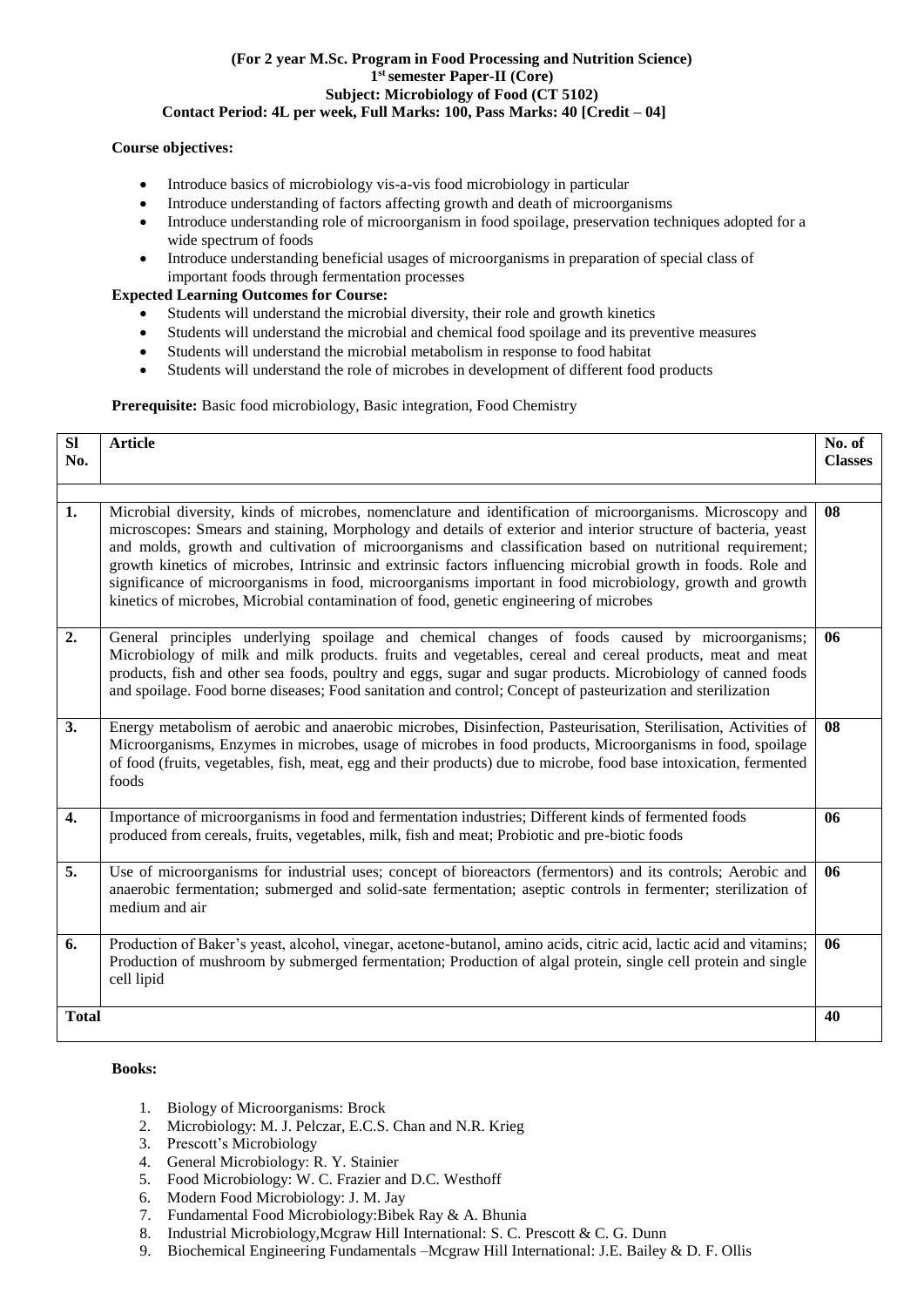# **(For 2 year M.Sc. Program in Food Processing and Nutrition Science) 1 st Semester Paper-III (Core) Subject: Food Chemistry and Analysis (CT 5103) Contact Period: 4L per week, Full Marks: 100, Pass Marks: 40 [Credit – 04]**

# **Course Objectives:**

- Introduce the basics of chemical composition of foods
- Introduce the details of chemistry of macro-molecules that comprise the foods
- Introduce the role of external factors responsible for changing the physical, chemical and nutritional properties during and after processing the foods
- Introduce the analysis of food components using chemical analysis techniques as well as different analytical instruments

# **Expected Learning Outcomes for Course:**

- Students will become familiar with the chemical composition of foods
- Students will become familiar with several factors affecting several properties during and after processing the foods
- Students will become familiar with the analysis techniques as well as different analytical instruments required for chemical analysis of food products

**Prerequisite:** Chemistry

| SI.<br>No.       | <b>Article</b>                                                                                                                                                                                                                                                                                                                                                    | No. of<br><b>Classes</b> |
|------------------|-------------------------------------------------------------------------------------------------------------------------------------------------------------------------------------------------------------------------------------------------------------------------------------------------------------------------------------------------------------------|--------------------------|
| 1.               | Basic constituents of foods; Proximate composition of foods; Water in foods; functional properties of water,<br>water activity and sorption isotherm, molecular mobility and foods stability; Physicochemical aspects of food<br>dispersion system (Sol, gel, foam, emulations); Rheology of dispersed systems                                                    | 05                       |
| 2.               | Carbohydrates: Chemistry of starch, glycogen, cellulose, pectin, gums, mucilage, crude fiber; Changes of<br>carbohydrates during ripening (or maturation) and respiration of fruits and vegetables                                                                                                                                                                | 05                       |
| 3.               | Proteins: Protein denaturation; Isolation and purification of proteins; Functional properties of proteins used in<br>various food preparations; Processing induced physical, chemical and nutritional changes in proteins                                                                                                                                         | 04                       |
| $\overline{4}$ . | Lipids: Physico-chemical properties of lipids; Chemical characterization and analysis of fats & oils; Rancidity<br>and oxidation of fats; Role of antioxidants in controlling oxidative rancidity; Fat substitutes; Non-caloric fats;<br>Processing induced physical, chemical and nutritional changes in lipids                                                  | 05                       |
| $\overline{5}$ . | Natural pigments and flavoring agents: Chemistry and properties of natural pigments like, chlorophylls,<br>carotenoids, anthocyanins, anthoxanthins, flavonoids, tannins: Chemistry of natural volatiles and flavor<br>components in cereals, fruits, vegetables and spices                                                                                       | 04                       |
| 6.               | Analytical methods for food additives used in foods, Protein analysis in foods, Analysis techniques used for<br>vitamins                                                                                                                                                                                                                                          | 04                       |
| 7.               | Application of various chromatographic techniques for analysis of food components, like GC, HPLC, TLC,<br>Application of spectrophotometric methods for determination of different food constituents (Absorption<br>spectrophotometer (UV-Vis), Atomic absorption Spectrophotometer). Determination of moisture of foods                                          | 04                       |
| 8.               | Estimation of sugars; Color measurement by reflective spectrophotometer (Colorimeters); Measurement of<br>refractive index of oil by Abbe refractometer; The fluorometric determination of vitamin A in dairy products.<br>Determination of SO <sub>2</sub> <sup>"</sup> in food. Determination of seven antioxidants in dry food by HPLC                         | 04                       |
| 9.               | Determination of methyl bromide in food. Detection of $SO_2$ in food products. Colorimetric determination of<br>$NO3$ and $NO2$ in foods. A rapid method for the determination of K, Na. Determination of sorbic acid in fish.<br>Determination of patulin by TLC (Thin layer chromatography). Determination of bioavailability of iron and<br>$\beta$ - carotene | 05                       |
| <b>Total</b>     |                                                                                                                                                                                                                                                                                                                                                                   | 40                       |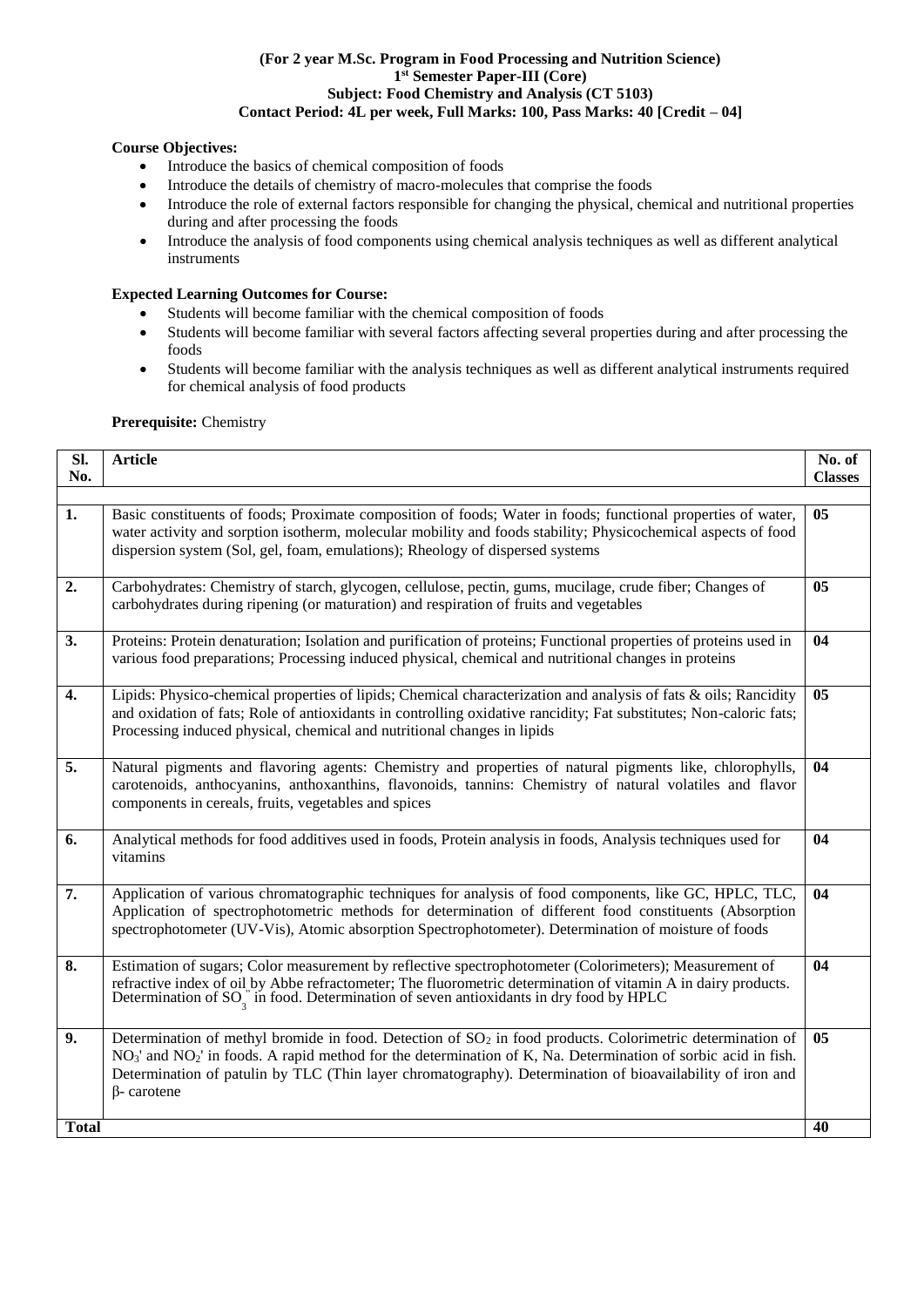- 1. Analytical and Instrumental Techniques in Agriculture, Environmental and Food Engineering, A. Nag.
- 2. A Laboratory Manual of Food Analysis: Shalini Sehgal, K International Publishing House Pvt. Ltd
- 3. Methods in Food Analysis: Rui M. S. Cruz, Igor Khmelinskii, Margarida Vieira.
- 4. Food Chemistry: S. Damodaran, K. L. Parkin and O. R. Fenema
- 5. Food Chemistry: I. H. Meyer
- 6. Food-The chemistry of Its Components: T. P. Coultate, RCS Pub, UK
- 7. Analysis of Pesticides in Food and Environmental Samples (special Indian edition): Jose l. Tadeo, New India Publishing Agency.
- 8. Bioactive Food proteins and Peptides: Applications in Human Health (Special Indian Edition): Navam S. Hettiarachchy, Kenji Sato, Maurice R. Marshall & Arvind Kannan, New India Publishing Agency.
- 9. Introduction of Chemical Analysis and Food: S.S. Nielson, CBS.
- 10. Perfumery Materials: Production and Applications: D.K. Bhattacharyya, Studium press, llc.
- 11. Chemistry and Technology of Oils and Fats: M.M. Chakraborty, Allied Publishers Private Limited.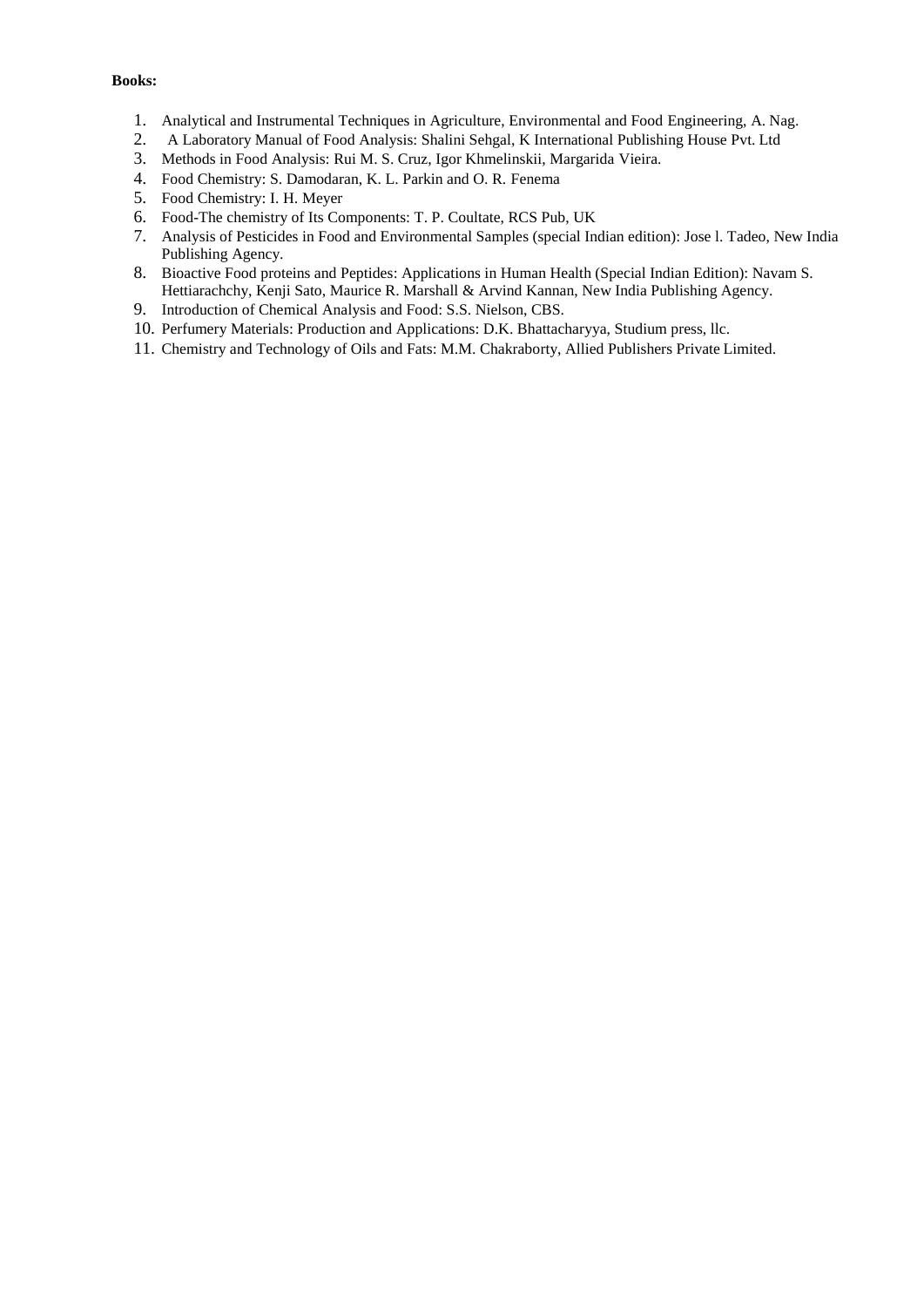#### **(For 2 year M.Sc. Program in Food Processing and Nutrition Science) 1 st Semester Paper-IV (DE) Subject: Nutritional Biochemistry (CT 5121) Contact Period: 3L per week, Full Marks: 100, Pass Marks: 40 [Credit – 03]**

# **Course Objectives:**

- Introduce the different aspects of enzymes involved in food area
- Introduce the bioenergetics and metabolism of carbohydrates, lipids and proteins
- Introduce the role of free radicals, antioxidants, neutraceuticals and functional foods

# **Expected Learning Outcomes for Course:**

- Students will become familiar with structure, function, reaction kinetics and regulation of enzymes
- Students will become familiar with isolation, production and purification of microbial enzymes
- Students will become familiar with metabolism of macromolecules, regulation and integration of metabolism.
- Students will become familiar with free radicals, mechanisms of antioxidants

#### **Prerequisite:** Properties of enzymes, Metabolism of macronutrients

| SI.<br>No.   | <b>Article</b>                                                                                                                                                                                                                                                                                                                                                                                                                                                                 | No.<br>of<br><b>Classes</b> |
|--------------|--------------------------------------------------------------------------------------------------------------------------------------------------------------------------------------------------------------------------------------------------------------------------------------------------------------------------------------------------------------------------------------------------------------------------------------------------------------------------------|-----------------------------|
| 1.           | Definition, nomenclature, classification, structure and functions of enzymes, coenzymes and prosthetic<br>groups in relation to nutrition, active sites, mechanism of enzyme action, effects of temperature, pH,<br>enzyme concentration and substrate concentration on the enzymatic reaction, specificity of enzymes,<br>enzyme inhibition (reversible and irreversible inhibition)                                                                                          | 0 <sub>5</sub>              |
| 2.           | Regulation of enzymes, nature and functions of enzymes involved in digestion, anabolism, catabolism,<br>isoenzymes, exo-enzymes and endo-enzymes, chromatographic separation techniques of enzymes                                                                                                                                                                                                                                                                             | 07                          |
| 3.           | Important groups of microorganisms for production of enzymes, isolation and purification of microbial<br>enzymes utilized in food industry, importance of microbial enzymes for their uses in food and<br>nutraceutical products, immobilization of enzymes and their applications                                                                                                                                                                                             | 07                          |
| $\mathbf{4}$ | Bioenergetics and metabolism, energy rich compounds, metabolism of carbohydrates and its regulation,<br>metabolism of lipids and its regulation including digestion and absorption of lipids, methyl-malonyl<br>CoA pathway, metabolism of proteins and its regulation including digestion and absorption of protein,<br>breakdown of proteins, transamination, deamination, decarboxylation, nitrogen-fixation, urea cycle;<br>Metabolism of ketone bodies and energy balance | 07                          |
| 5.           | Electron transport chain, oxidative and substrate level phosphorylation, energy balance, regulation of<br>metabolism, integration of metabolism                                                                                                                                                                                                                                                                                                                                | 04                          |
| 6.           | Free radicals and antioxidants, mechanism of antioxidants in the oxidation of food, functional foods and<br>neutraceuticals                                                                                                                                                                                                                                                                                                                                                    | 05                          |
| <b>Total</b> |                                                                                                                                                                                                                                                                                                                                                                                                                                                                                | 35                          |

- 1. Lehninger Pinciples of Biochemistry: D. L. Nelson and M. M. Cox
- 2. Biochemistry: J. M. Berg, J. L. Tymoczko and L. Stryer
- 3. Outlines of Biochemistry: Conn and Stumpf, John Wiley & Sons, New York
- 4. Biochemistry: Voet and Voet
- 5. Biochemistry: G.l. Zubay, W.C. Brown Publishers, Boston
- 6. Enzyme Nutrition: The Food Enzyme Concept: Edward Howell
- 7. Nutritional Biochemistry: T. Brody
- 8. Biochemistry and Physiology of Nutrition (vol I & II): G. H. Bourne and G. W. Kidder
- 9. Biochemistry: R. H. Garrett & C. M. Grisham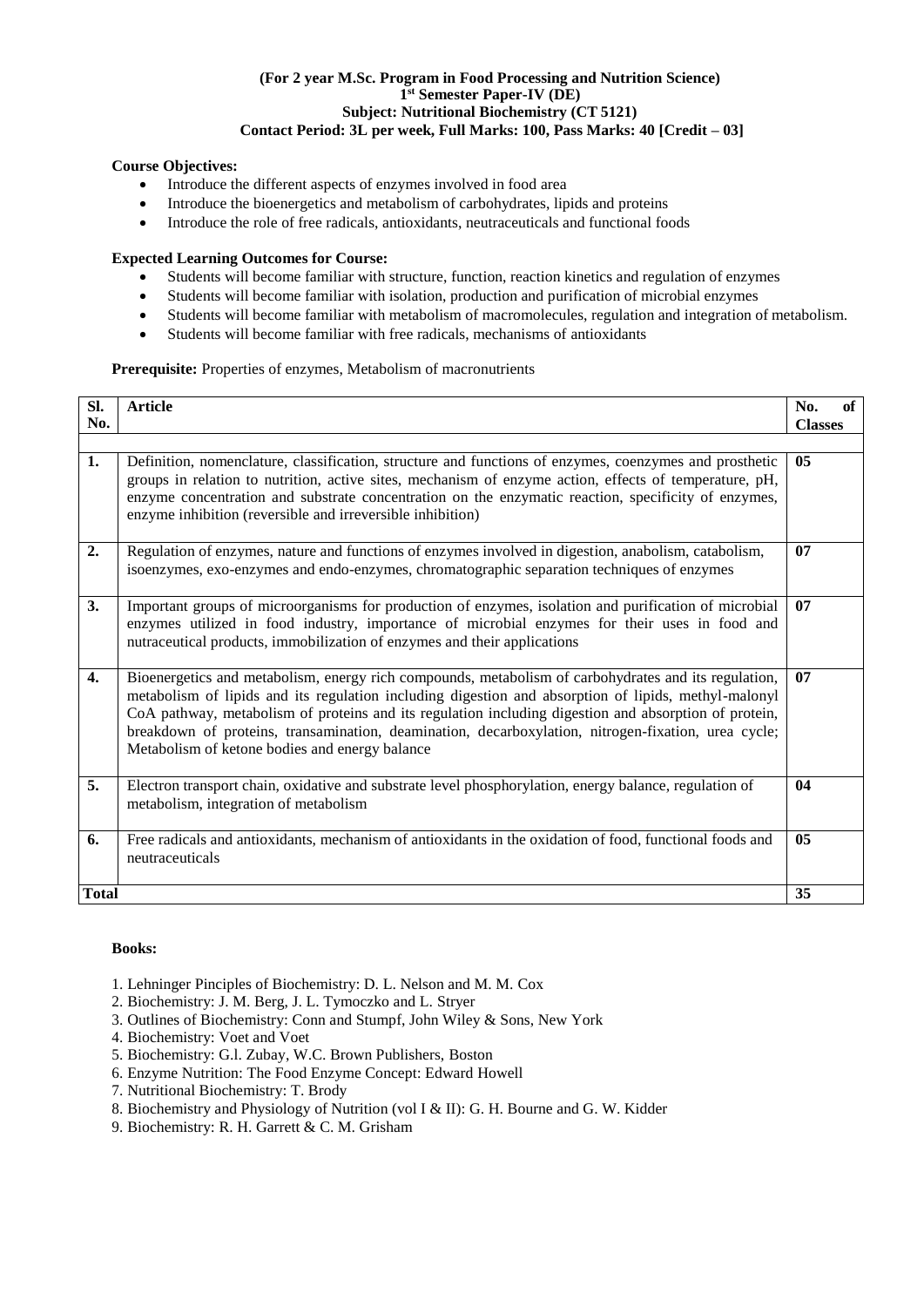#### **(For 2 year M.Sc. Program in Food Processing and Nutrition Science) 1 st Semester Paper-IV (DE) Subject: Nutrition and Dietetics (CT 5122) Contact Period: 3L per week, Full Marks: 100, Pass Marks: 40 [Credit – 03]**

# **Course Objectives:**

- Introduce the fundamental aspects of nutrition to maintain optimal health
- Introduce the role of several nutrients in human nutrition along with their metabolism and mal-absorption
- Introduce the nutritional requirement for several age groups
- Introduce the nutritional aspects of several chronic disorders
- Introduce the preventive and therapeutic measures for protecting malnutrition
- Introduce the Public health nutrition

# **Expected Learning Outcomes for Course:**

- Students will become familiar with role of diet in maintenance of optimal health
- Students will become familiar with nutritional requirement for several age groups
- Students will become familiar with Hypo-metabolism and hyper-metabolism
- Students will become familiar with the interrelationship between hormone and nutrition
- Students will become familiar with nutritional aspects of health threatening diseases

#### **Prerequisite:** Food and Nutrition

| Sl.              | <b>Article</b>                                                                                                                                                                                                                                                                                                             | No. of         |
|------------------|----------------------------------------------------------------------------------------------------------------------------------------------------------------------------------------------------------------------------------------------------------------------------------------------------------------------------|----------------|
| No.              |                                                                                                                                                                                                                                                                                                                            | <b>Classes</b> |
|                  |                                                                                                                                                                                                                                                                                                                            |                |
| 1.               | Fundamental aspects of nutrition and dietetics; Nutrition Labelling, Preventive and therapeutic measures for<br>protecting malnutrition                                                                                                                                                                                    | 05             |
| 2.               | Overview of metabolism and malabsorption diseases of carbohydrates, proteins and fat, Nutritional aspects of<br>hypo-metabolism and hyper-metabolism; Interrelationship between hormone and nutrition. Bio availability of<br>nutrients                                                                                    | 0 <sub>5</sub> |
| 3.               | Nutritional requirement of different age group; Nutrient aspects of expecting mother; Nutrition and ageing                                                                                                                                                                                                                 | 06             |
| $\overline{4}$ . | Nutritional aspects of some specific disorders like Hypertension, Cardiovascular disorder, Diabetics,<br>Osteoporosis, Genetic disorders, Obesity, Kidney disease, Gastrointestinal disease                                                                                                                                | 08             |
| 5                | Nutrition Education; Nutritional Epidemiology; Assessment of Nutritional Status; Public health nutrition                                                                                                                                                                                                                   | 05             |
| 6.               | Dietary fiber, antioxidants, nutraceuticals; Food Allergens; Basics of media usage and educational training;<br>Socio-economic and administrative complexities associated with practical problems on nutrition to mass;<br>Dietetic professional issues and regulatory national and international bodies; Sports Nutrition | 06             |
| <b>Total</b>     |                                                                                                                                                                                                                                                                                                                            | 35             |

- 1. Food Science: N.M. Potter, CBS
- 2. Nutrition Science: B. Srilakshmi, New Age International (P) ltd.
- 3. Human Nutrition and Dietetics (Harcourt Medical): J. S. Garrow, Churchill Livingstone
- 4. Park Textbook of Preventive and Social Medicine
- 5. Human Nutrition and Dietetics: Passmore & Eastwood, Churchill Livingstone
- 6. Nutritional biochemistry: T. Brody, Academic press
- 7. Biochemistry and Physiology of Nutrition (vol I & II): G. H. Bourne and G. W. Kidder, Academic press
- 8. Clinical Nutrition: B. Sardesai, CRC press
- 9. Advancing Dietatics & Clinical Nutrition: A. Payne & H. Barker, Elsevier
- 10. Clinical nutrition: M. Elia, Olle Ljungqvist, R. J. Stratton & S. A. Lanham-new, Wiley-Blackwell.
- 11. Nutrition & Dietetics: S. A. Joshi, Tata Mcgraw Hill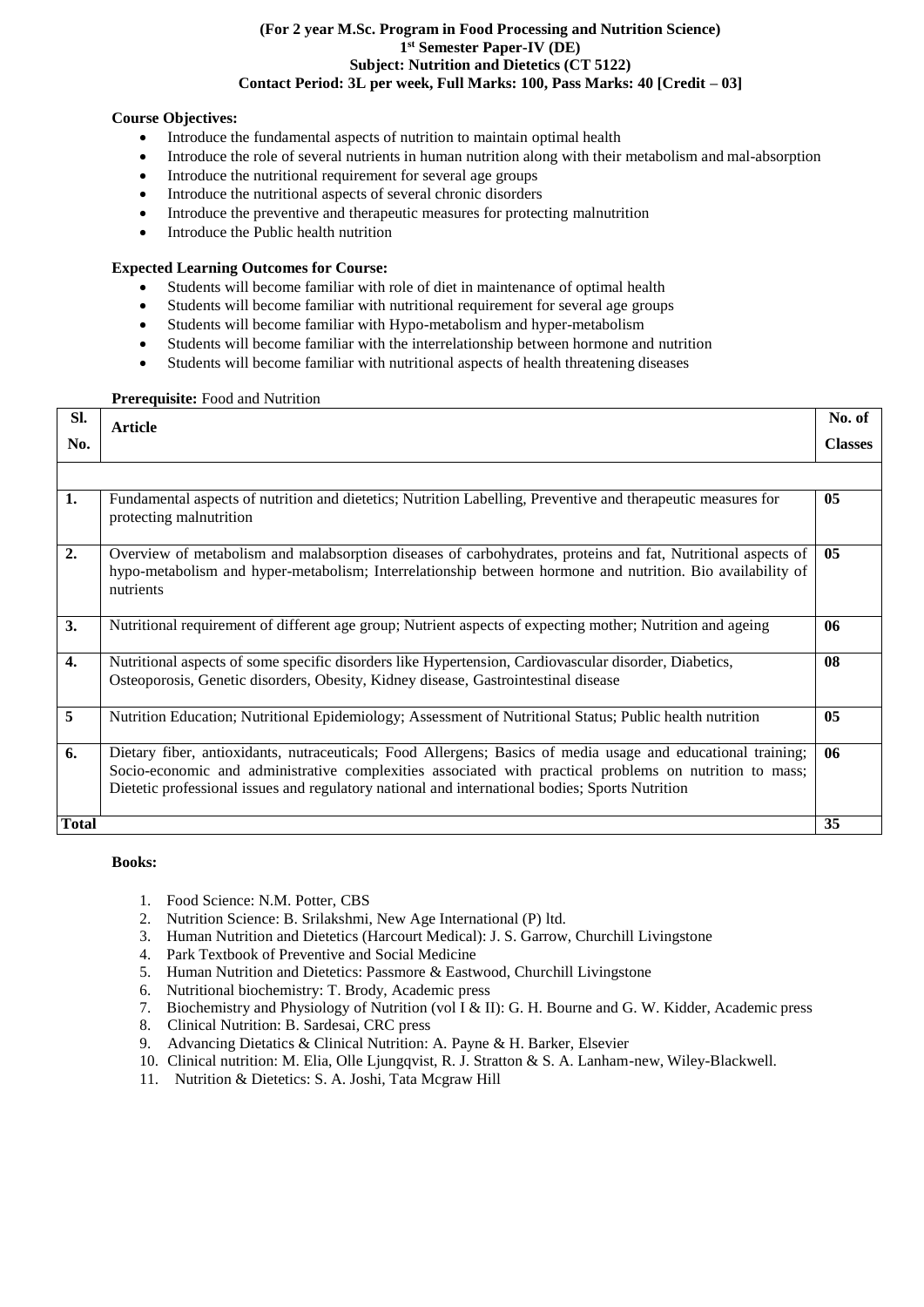#### **(For 2 year M.Sc. Program in Food Processing and Nutrition Science) 1 st Semester Paper-V (OE) Subject: Community Nutrition (CT 5161) Contact Period: 3L per week, Full Marks: 100, Pass Marks: 40 [Credit – 03]**

# **Course Objectives:**

- Introduce the fundamental aspects of community nutrition.
- Introduce the basics of Nutritional Status Assessment.
- Introduce the role of several nutrition and health program for assessing diet in population groups.
- Introduce the importance of Nutritional epidemiology.

# **Expected Learning Outcomes for Course:**

- Students will become familiar with the importance of community nutrition relating to dietary goals and recommendations for populations
- Students will become familiar with several nutrition and health program for assessing diet in population groups and promoting healthy eating at the community level
- Nutritional epidemiology for establishing a link between diet and prevalent chronic disease

# Prerequisite: Food and Nutrition

| SI.          | <b>Article</b>                                                                                                                                                                                                                                                     | No. of         |
|--------------|--------------------------------------------------------------------------------------------------------------------------------------------------------------------------------------------------------------------------------------------------------------------|----------------|
| No.          |                                                                                                                                                                                                                                                                    | <b>Classes</b> |
|              |                                                                                                                                                                                                                                                                    |                |
| 1.           | Community and community nutrition; Nutrition screening and assessment; Change in eating habits;<br>National and international nutrition program for public health; Healthcare systems and policies                                                                 | 09             |
| 2.           | Global food and nutrition insecurity and food assistance programs; Nutritional issues with mother,<br>infants, children and adolescents; Nutrition programs for aged and ailing people; Malnutrition in pre-<br>school children, working woman; industrial workers | 09             |
| 3.           | Nutrition and health program; Marketing and health promotion; Managing community nutrition;<br>Community versus public health; Social and economic trends in community nutrition; Theories and<br>models for health promotion and changing nutritional behaviour   | 09             |
| 4.           | Community based dietetic professionals; Nutritional epidemiology; Over-nutrition, prevention,<br>management programs; Legislative and non-legislative issues for nutrition policies                                                                                | 08             |
| <b>Total</b> |                                                                                                                                                                                                                                                                    | 35             |

- 1. Park Textbook of Preventive and Social Medicine: K. Park, Bhanot
- 2. Community Nutrition in Action: An Entrepreneurial Approach: M. A. Boyle, Cengage Learning, USA
- 3. Community Nutrition: Planning Health Promotion and Disease Prevention: N. A. Ninakwe, Jones Bartlett Learning, USA
- 4. Community Nutrition: Appying Epidemiology and Contemporary Practice J. C. Frank, Jones Bartlett Learning, USA
- 5. Community Nutrition: Planning Health Promotion and Disease Prevention, nweze nnakwe
- 6. Statistical Aspects of Community Health and Nutrition (Woodhead Publishing India in Food Science and Nutrition): [A. K. Nigam](https://www.amazon.in/s/ref%3Ddp_byline_sr_book_1?ie=UTF8&field-author=A.%2BK.%2BNigam&search-alias=stripbooks)
- 7. Nutrition: Swaminathan
- 8. Nutritive Value of Indian Foods: Gopalan, Rama Sastri & Balasubramanium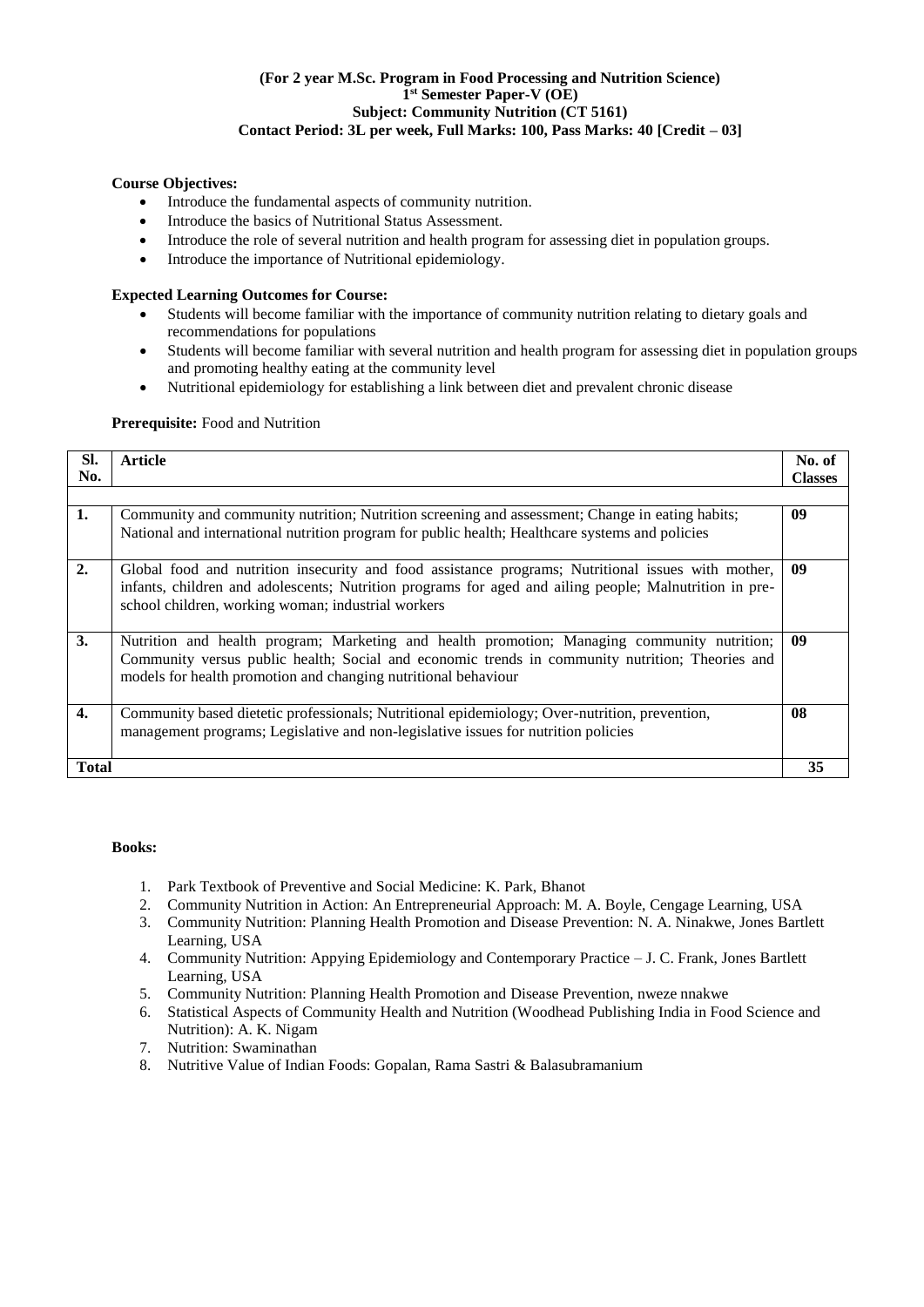# **(For 2 year M.Sc. Program in Food Processing and Nutrition Science) 1 st Semester Lab I Subject: Food Chemistry and Analysis (CT 5171) Contact Period: 3P per week, Full Marks: 50, Pass Marks: 20 [Credit – 02]**

# **Course Objectives:**

- Introduce the basics of chemical composition of foods<br>• Introduce the analysis of food components using chemi
- Introduce the analysis of food components using chemical analysis techniques as well as different analytical instruments

# **Expected Learning Outcomes for Course:**

- Students will become familiar with the chemical composition of foods<br>• Students will become familiar with the analysis techniques as well as d
- Students will become familiar with the analysis techniques as well as different analytical instruments required for chemical analysis of food products

| SI.<br>No.       | <b>Article</b>                                                      | No. of<br><b>Classes</b> |
|------------------|---------------------------------------------------------------------|--------------------------|
|                  |                                                                     |                          |
| 1.               | Proximate analysis of food                                          | 08                       |
| 2.               | Measurement of sugar concentration (TSS) in juices by refractometer | 01                       |
| 3.               | Determination of True Density and Bulk Density of Food Products     | 01                       |
| 4.               | Determination of Specific Gravity of Food Products                  | 01                       |
| $\overline{5}$ . | Color measurement by colorimeters                                   | $\overline{03}$          |
| 6.               | Estimation of sugars in food Samples                                | 03                       |
| 7.               | Measurement of water activity of food                               | 03                       |
| 8.               | Measurement of Antioxidant activity of foods                        | 03                       |
| 9.               | Estimation of vitamin A, ascorbic acid                              | 03                       |
| 10.              | Estimation of fatty acid profile using gas liquid chromatography    | 03                       |
| 11.              | Thin Layer Chromatography                                           | 03                       |
| 12.              | Storage stability of edible oil                                     | 03                       |
| <b>Total</b>     |                                                                     | $\overline{35}$          |

#### **Prerequisite:** Chemistry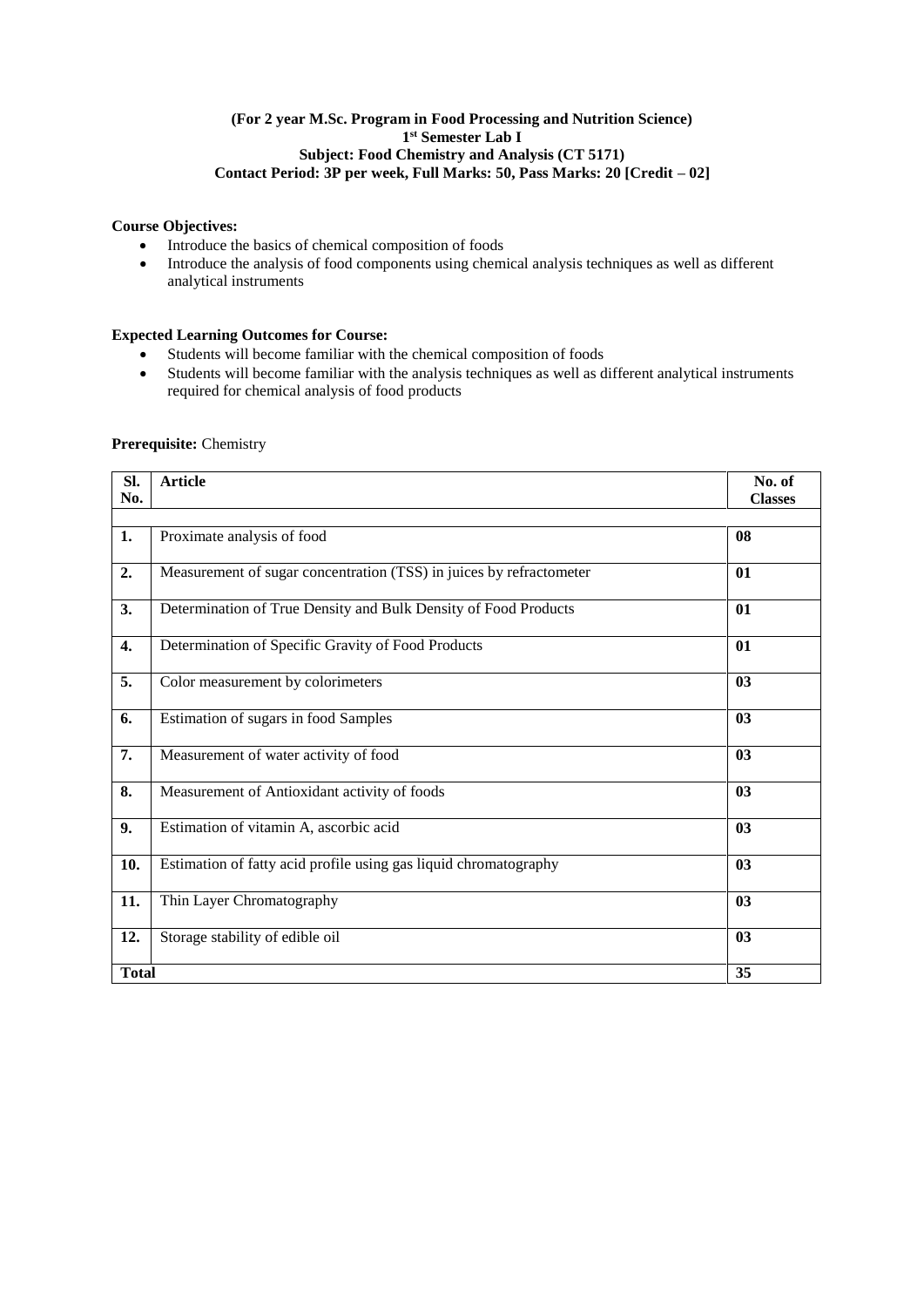# **(For 2 year M.Sc. Program in Food Processing and Nutrition Science) 1 st Semester Lab II Subject: Microbiology of Food (CT 5172) Contact Period: 3P per week, Full Marks: 50, Pass Marks: 20 [Credit – 02]**

# **Course Objectives:**

- Introduce the application of microbial culture techniques in understanding their role in food processing and preservation.
- Introduce the knowledge of detecting microbes and the study of their growth kinetics and Thermal death point. Development of skills to cultivate pure culture (Pour plate and Streak plate method).
- Introduce the understanding of microbial aspect of food spoilage.
- Introduce basics of fermentation processes for food product development.

# **Expected Learning Outcomes for Course:**

- Students will become familiar with aseptic culture techniques in detection and enumeration of microorganisms in food
- Students will become familiar with the methods for study of microbial growth, obtaining pure culture, Gram staining of microorganisms and biochemical estimation
- Students will become familiar with microbiology of water, milk and food products

# **Prerequisite:** Food Microbiology

| SI.<br>No.   | <b>Article</b>                                                  | No. of<br><b>Classes</b> |
|--------------|-----------------------------------------------------------------|--------------------------|
|              |                                                                 |                          |
| 1.           | General procedure for aseptic work                              | 02                       |
| 2.           | Study of microscope                                             | 02                       |
| 3.           | Preparation of media for microbes                               | 02                       |
| 4.           | Detection of morphology of bacteria, yeasts and moulds          | 02                       |
| 5.           | Detection of micro-organisms                                    | 03                       |
| 6.           | Enumeration of micro-organisms in food sample                   | 04                       |
| 7.           | Growth curve of bacteria                                        | 04                       |
| 8.           | Gram staining of bacteria                                       | 04                       |
| 9.           | Techniques of pure culture (pour plate and Streak plate method) | 02                       |
| 10.          | Thermal death point and Methylene blue test for milk            | 02                       |
| 11.          | Bacteriological examination of water and milk                   | 02                       |
| 12.          | Detection of coliform and Salmonella in food samples            | 04                       |
| 13.          | Determination of phenol co-efficient                            | 02                       |
| <b>Total</b> |                                                                 | 35                       |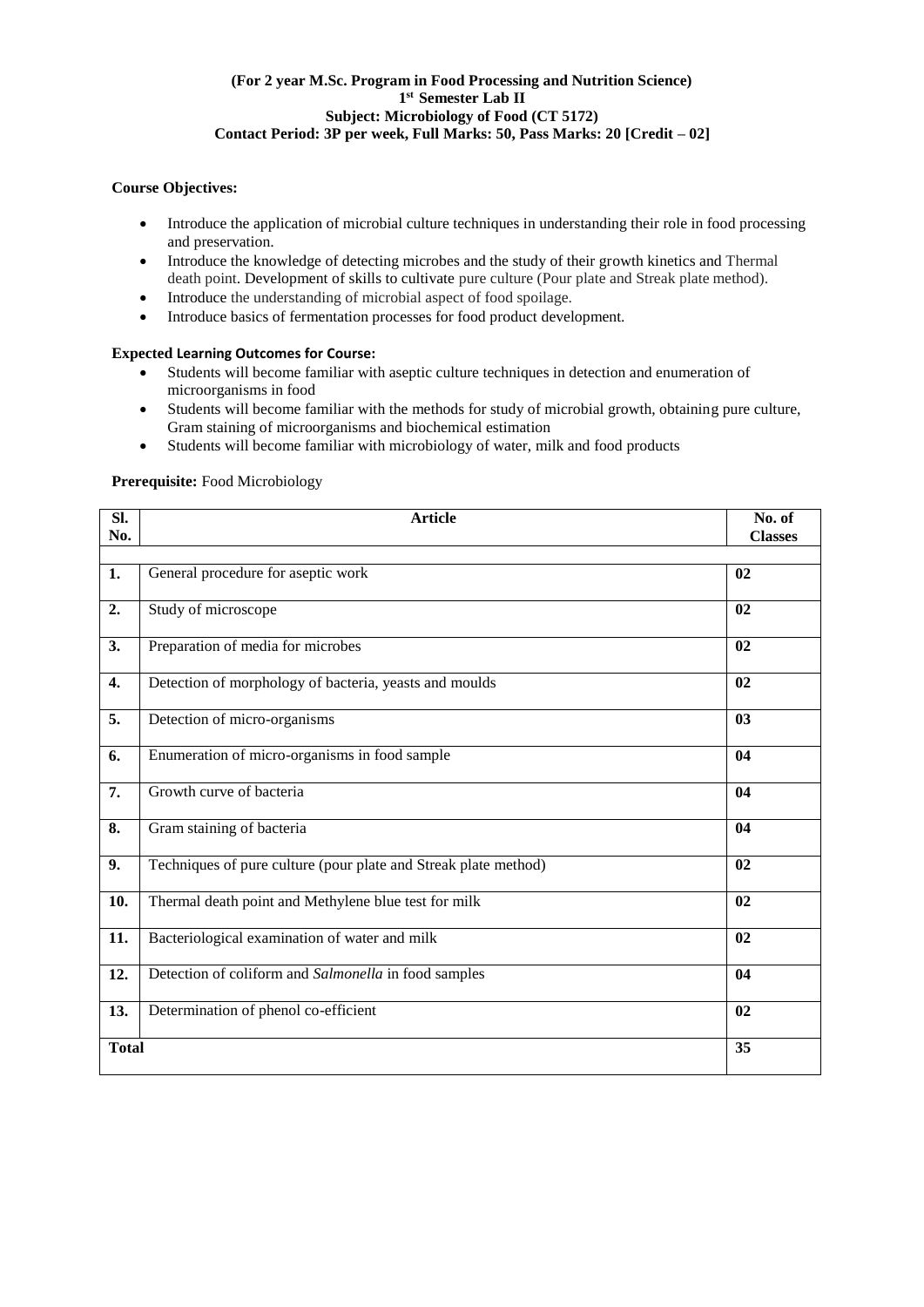#### **(For 2 year M.Sc. Program in Food Processing and Nutrition Science) 2 ndsemester Paper-VI (Core) Subject: Food Processing Principles and Application (CT 5201) Contact Period: 4L per week, Full Marks: 100, Pass Marks: 40 [Credit – 04]**

# **Course objectives:**

- Introduce understanding principles of food processing in the first part followed by processing of specific foods in the subsequent parts.
- Introduce understanding of principles involved in processing of milk and milk products.
- Introduce basics of Extrusion and extruded foods for preparation of hygienic, convenient and ready to eat (RTE) foods.

# **Expected Learning Outcomes for Course:**

- Students will become familiar with fundamental food shorting and grading
- Students will become familiar with milling techniques and product development related to it
- Students will become familiar with the Pasteurization technologies and its advancement
- Students will be able to analyze the different technological challenges in food canning and its subsequent storage
- Students will become understand the extrusion cooking of foods and development of RTE food products

# Prerequisite: Basic food microbiology, Basic integration, Food chemistry

| Sl No.       | <b>Article</b>                                                                                                                                                                                                                                                                                                                                                                                                  | No. of<br><b>Classes</b> |
|--------------|-----------------------------------------------------------------------------------------------------------------------------------------------------------------------------------------------------------------------------------------------------------------------------------------------------------------------------------------------------------------------------------------------------------------|--------------------------|
|              |                                                                                                                                                                                                                                                                                                                                                                                                                 |                          |
| 1.           | Basic preparation techniques fruit & vegetable products; Concept of aseptic processing, hygiene, plant<br>sanitation, Material of construction for equipments and machineries; Plant layout concept; Inspection of<br>raw materials; Sorting and grading; Handling and storage concept                                                                                                                          | 05                       |
| 2.           | Processing of cereals and pulses: Milling of wheat – product and by-products; Flour improvers and<br>bleaching; Rice milling system; Product and by-products of rice milling and their utilization; Parboiling of<br>rice, RTE foods made from rice; Fermented food made from rice flour. Corn: Dry and wet milling of corn;<br>uses of corn flour; Corn starch and its uses; Milling of Pulses                 | 05                       |
| 3.           | Oilseeds: Mechanical and solvent oil extraction of oilseeds; Products and by-products from oil extraction<br>plants, Margarine, mayonnaise                                                                                                                                                                                                                                                                      | 05                       |
| 4.           | Homogenization, pasteurization and sterilization of milk; Preparation methods for condensed, and<br>evaporated milk; Milk products processing – cream, butter, cheese, ice-cream, fermented milk (curd,<br>yoghurt)                                                                                                                                                                                             | 05                       |
| 5.           | Processing of meat, fish and eggs, post mortem and antemortem inspection of meat, deboning,<br>tenderization, ageing, pickling, curing and smoking of meat; Canning of meat; sausage, dehydrated meat;<br>Meat analogues, smoking, freezing and dehydration of fishes; Fish sausage, minced fish; Surimi; Fish<br>protein concentrate; Fish oil; Structure, composition, spoilage of egg; dehydrated egg powder | 0 <sub>5</sub>           |
| 6.           | Cold storage of fruits and vegetables; Canning of fruits and vegetables. Preparation of syrup, cordial and<br>nectar, juice concentrate, fruit leather, jam, jellies, marmalades, pickle, chutney, puree, sauces, paste;<br>Production of non-alcoholic and alcoholic beverages                                                                                                                                 | 0 <sub>5</sub>           |
| 7.           | Tea, coffee and cocoa: Manufacturing processes for making green, oolong and black tea; CTC process;<br>Coffee powder, Instant coffee; Cocoa powder; cocoa liquor; cocoa butter; Chocolates; Chemistry of<br>spices; Spice powder and spice soluble; Oleoresins and essential oils                                                                                                                               | 05                       |
| 8.           | Extrusion cooking of foods; Structured food/Designer food; Production of RTE snacks and cereals;<br>Roasting, baking, frying techniques                                                                                                                                                                                                                                                                         | 05                       |
| <b>Total</b> |                                                                                                                                                                                                                                                                                                                                                                                                                 | 40                       |

- 1. Food Processing Technology:Dsuza, New India Publishing Agency
- 2. Food Processing Technology Principles and Practice, 3rd edition, Fellows P J, New India Publishing Agency
- 3. Food Processing Technology: Principles and Practice: P. Fellows, CRC press
- 4. Fish Processing and Preservation:Biswas, K. P., Daya Publishing House
- 5. Food processing &Preservation: B. Sivasankar, Phi Learning
- 6. Food processing: Principles and Applications:S. Clark, S. Jung and B. Lamsal, Wiley Blackwell
- 7. Food processing: Principles and Applications:HosahalliRamaswamy and Michele Marcotte
- 8. Fruits and Vegetable Processing:Bhatti Suman, CBS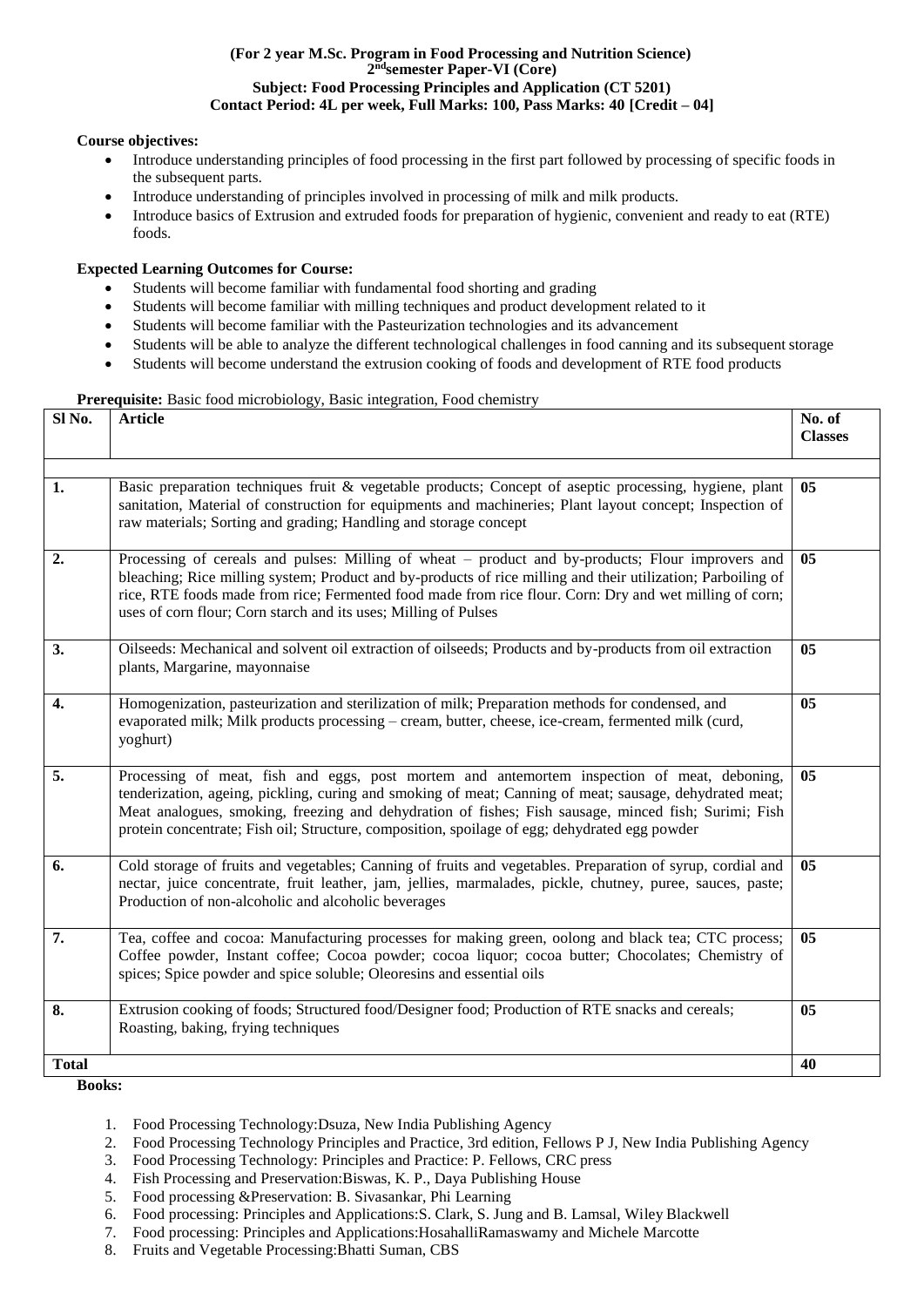# **(For 2 year M.Sc. Program in Food Processing and Nutrition Science)**

# **2 nd semester Paper-VII (Core) Subject: Food Preservation: Principles and Application (CT 5202) Contact Period: 4L per week, Full Marks: 100, Pass Marks: 40 [Credit – 04]**

# **Course objectives:**

- Introduce basic understanding of underlying principles of food preservation followed by different techniques applied for extension of shelf-life of raw, minimally processed and processed foods.
- Introduce basic understanding of underlying principles of non-thermal processing methods applicable to food preservation.
- Introduce basic understanding of principles of Food Packaging.

# **Expected Learning Outcomes for Course:**

- Students will become familiar with basics of food preservation
- Students will become familiar with dehydration and other chemical and physical methods
- Students will become familiar with the use radiation in food preservation
- Students will become familiar with non thermal preservation techniques which are applied to thermolabile food items
- Students will understand the basics of food packaging

Prerequisite: Basic food microbiology, Basic integration, Food Chemistry

| SI<br>No.    | <b>Article</b>                                                                                                                                                                                                                                                                                                                                                     | No. of<br><b>Classes</b> |
|--------------|--------------------------------------------------------------------------------------------------------------------------------------------------------------------------------------------------------------------------------------------------------------------------------------------------------------------------------------------------------------------|--------------------------|
| 1.           | Principle and methods of fruits & vegetable preservation, Composition and related quality factors for<br>processing; Basic theory and practices for preservation of fruits & vegetables by addition of heat, removal of<br>heat, removal of moisture, addition of food additives, fermentationand irradiation                                                      | 05                       |
| 2.           | Preservation by addition of heat- Canning and retorting of foods - Constructional features of sanitary cans and<br>retortable pouches, Steps in canning and designs of retorts, Spoilage of canned foods, HTST and UHT<br>processes for liquid foods and aseptic packaging                                                                                         | 06                       |
| 3.           | Preservation by removal of water-water activity and its effect on keeping quality of foods, sorption isotherms<br>and models for sorption isotherms, Moderation of water activity by dehydration of foods and addition of solutes<br>(intermediate moisture foods). Concentration of liquid food by evaporation, Freeze concentration and freeze<br>drying of food | 06                       |
| 4.           | Preservation by irradiation – Irradiation mechanism and survival curve of microorganism post irradiation,<br>Sources of radiations, units and doses, Safe limits at regulatory issues                                                                                                                                                                              | 06                       |
| 5.           | Preservation by addition of chemicals and chemical modifications: Curing, pickling, smoking, chemical<br>preservatives, fermentation, various food additives used in food as emulsifier, stabilizers, thickeners, coloring<br>agents, flavoring agents, sequestering agent, etc.                                                                                   | 06                       |
| 6.           | Non thermal processing techniques consisting of high pressure processing, pulsed electric field processing,<br>pulse light treatment, ozone treatment, cold plasma treatment and minimal processing; Oscillating magnetic<br>fields, Photodynamic effects, Ultrasound applications in food preservation                                                            | 06                       |
| 7.           | Basics of food packaging, packaging materials, machinery and equipments used in food packaging, Controlled<br>atmosphere storage and modified atmosphere packaging of foods, Active and intelligent packaging                                                                                                                                                      | 05                       |
| <b>Total</b> |                                                                                                                                                                                                                                                                                                                                                                    | 40                       |

- 1. Food Preservation Techniques A volume in WoodheadPublishing Series in Food Science, Technology and Nutrition, Edited:P. Zeuthen and L. Bøgh-Sørensen, Science Direct
- 2. Food Processing and Preservation:B. [Sivasankar](https://www.amazon.in/s/ref%3Ddp_byline_sr_ebooks_1?ie=UTF8&text=B%2BSivasankar&search-alias=digital-text&field-author=B%2BSivasankar&sort=relevancerank)
- 3. The Technology of Food Preservation:N.W.Desrosier&J.N.Desrosier, CBS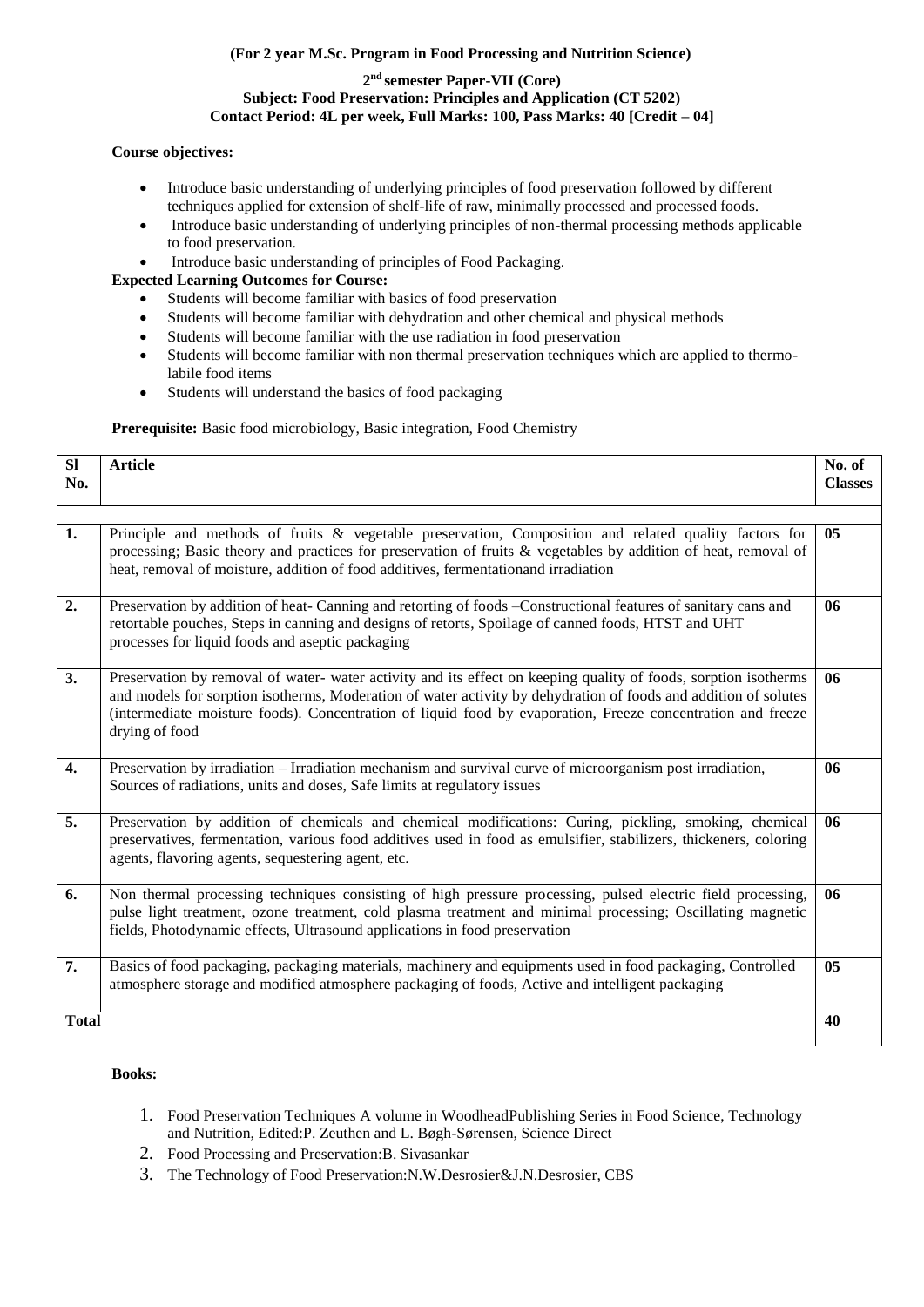# **(For 2 year M.Sc. Program in Food Processing and Nutrition Science) 2 nd Semester Paper-VIII (Core) Subject: Nutrition and Human Development (CT 5203) Contact Period: 4L per week, Full Marks: 100, Pass Marks: 40 [Credit – 04]**

# **Course Objectives:**

- Introduce the fundamental aspects of malnutrition and different nutritional related diseases
- Introduce the occurrence of different metabolic disorders related to human nutrition
- Introduce the different aspects of microbial infection and food borne diseases
- Introduce the importance and production of nutritionally enriched crops

#### **Expected Learning Outcomes for Course:**

- Students will become familiar with the importance of malnutrition and diseases resulted from malnutrition
- Students will become familiar with food related microbial infections and food borne diseases
- Students will become familiar with different metabolic disorders
- Students will become familiar with nutritional enhancement of different crops

## **Prerequisite:** Vitamins and minerals in nutrition, Food related microbial infections

| SI.          | <b>Article</b>                                                                                                                                                                                                                                                                                                                                                                | No.            |
|--------------|-------------------------------------------------------------------------------------------------------------------------------------------------------------------------------------------------------------------------------------------------------------------------------------------------------------------------------------------------------------------------------|----------------|
|              |                                                                                                                                                                                                                                                                                                                                                                               |                |
| No.          |                                                                                                                                                                                                                                                                                                                                                                               | <b>Classes</b> |
|              |                                                                                                                                                                                                                                                                                                                                                                               |                |
| 1.           | Protein and Energy Malnutrition; Nutritional aspects of Obesity, Psychiatric eating disorders,                                                                                                                                                                                                                                                                                | 08             |
|              | Cardiovascular disease, Kidney Disease, Diabetes, Gastrointestinal Disorder; Food Intolerance                                                                                                                                                                                                                                                                                 |                |
| 2.           | Nutritional requirement of Micro-nutrient deficiencies; Antioxidants – classification and mechanism                                                                                                                                                                                                                                                                           | 08             |
| 3.           | Food related infections such as salmonellosis, shigellosis, clostridium gastroenteritis, bacillus<br>gastroenteritis, vibrio infection, beta hemolytic, streptococcal infection, poliomyelitis, hepatitis,<br>amaebiosis, trichinosis, tapeworm infection, botulism, staphylococcal gastroenteritis, E coli poisoning,<br>mycotoxicosis and biological and chemical poisoning | 08             |
| 4.           | Metabolic disorder and different genes involved; Protein deficiency disorder, Control of these maladies<br>for national health development and national economics                                                                                                                                                                                                             | 08             |
| 5.           | Nutritional enhancement for food including golden rice, protein rich potato and folate rich food crops                                                                                                                                                                                                                                                                        | 08             |
| <b>Total</b> |                                                                                                                                                                                                                                                                                                                                                                               | 40             |

- 1. Food Science 5th edition: N.N. Potter and J.H. Hotchkiss, CBS
- 2. Nutrition Science: B. Srilakshmi, New Age International (P) Ltd.
- 3. Human Nutrition and Dietetics (Harcourt Medical): [J. S. Garrow, C](https://www.amazon.co.uk/s/ref%3Ddp_byline_sr_book_1?ie=UTF8&text=J.%2BS.%2BGarrow%2BMD%2B%2BPhD%2B%2BFRCP%2B%2BFRCP%28Edin%29&search-alias=books-uk&field-author=J.%2BS.%2BGarrow%2BMD%2B%2BPhD%2B%2BFRCP%2B%2BFRCP%28Edin%29&sort=relevancerank)hurchill Livingstone
- 4. Park's Textbook of Preventive and Social Medicine: K. Park
- 5. Human Nutrition and Dietetics: Passmore & Eastwood, Churchill Livingstone
- 6. Principles and Techniques of Biochemistry and Molecular Biology: Keith Wilson, John Walker
- 7. Nutritional Biochemistry: T. Brody, Academic press
- 8. Biochemistry and Physiology of Nutrition (vol I & II): G. H. Bourne and G. W. Kidder, Academic press
- 9. Clinical Nutrition: B. Sardesai, CRC press
- 10. Advancing Dietatics & Clinical Nutrition: A. Payne & H. Barker, Elsevier
- 11. Clinical Nutrition: M. Elia, Olle Ljungqvist, R. J. Stratton & S. A. Lanham-new, Wiley-Blackwell
- 12. Nutrition & Dietetics: S. A. Joshi, Tata Mcgraw Hill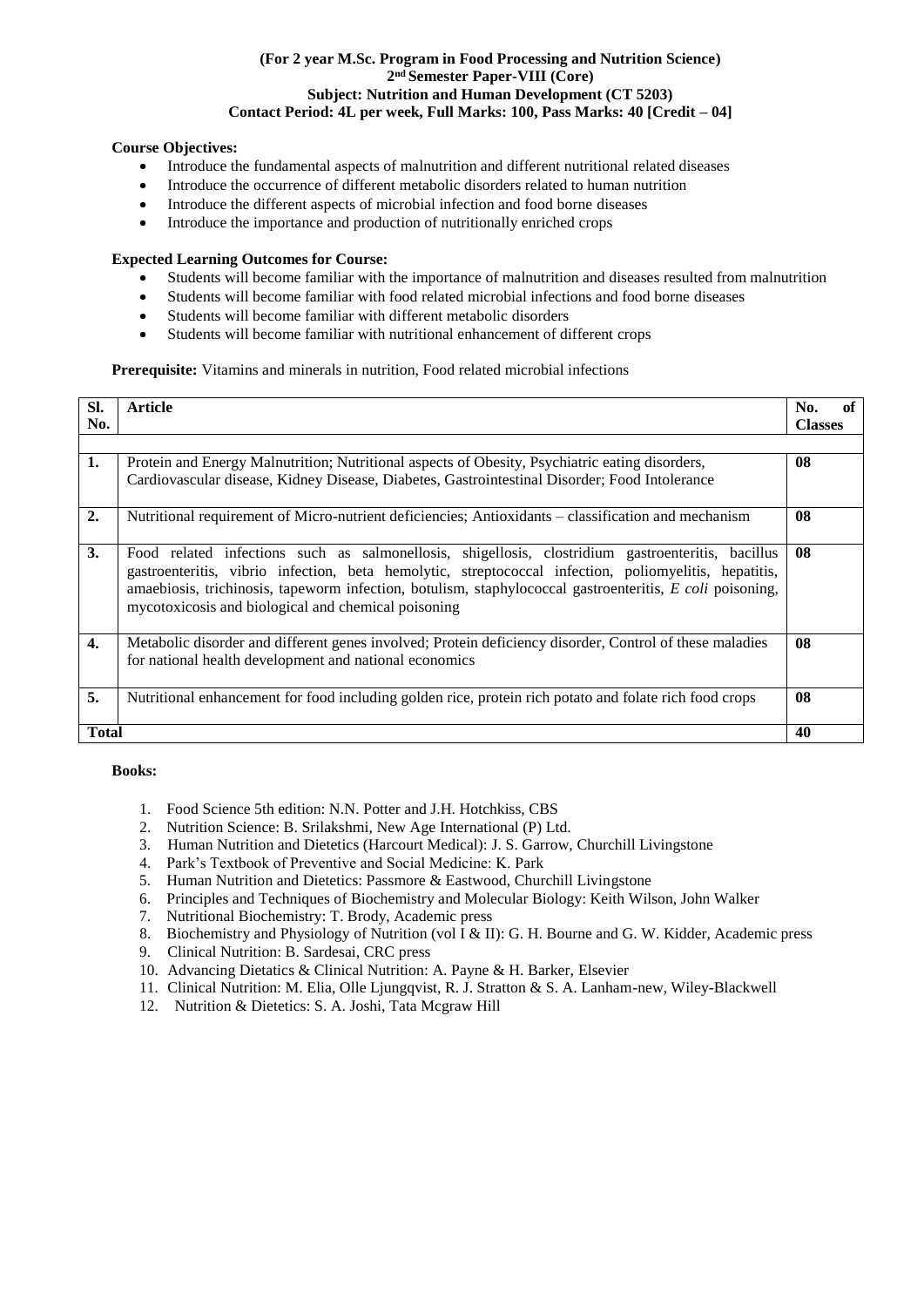# **(For 2 year M.Sc. Program in Food Processing and Nutrition Science) 2 nd semester Paper-IX (DE) Subject: Microbial Enzyme Technology (CT 5221) Contact Period: 3L per week, Full Marks: 100, Pass Marks: 40 [Credit – 03]**

# **Course objectives:**

- Introduce basic understanding of underlying principles enzymatic modifications of foods.
- Introduce basic understanding of different facets of enzymes, like basic functions, structure, reactions involving enzymes, industrial production, isolation and purifications.
- Introduce basic understanding of underlying principles behind production of enzymes using different microorganisms, and production of other secondary products using of these enzymes are included in this subject for advance learning.

# **Expected Learning Outcomes for Course:**

- Students will become Kinetics of enzyme and chemical catalysts
- Students will become familiar recent advances on application of enzyme in different industries
- Students will understand the putative methods of enzyme extraction and challenges associated with it
- Students will understand the operational aspects of immobilized enzymes based reactions
- Students will understand the application of enzymes in biotransformation of chemical which are of pharmacological importance

# Prerequisite: Basic food microbiology, Basic integration, Food Chemistry

| <b>SI</b><br>No.   | <b>Article</b>                                                                                                                                                                                                                                                             | No. of<br><b>Classes</b> |
|--------------------|----------------------------------------------------------------------------------------------------------------------------------------------------------------------------------------------------------------------------------------------------------------------------|--------------------------|
| 1.                 | Enzymes - importance, structure, functions, nomenclature, specificity, coenzyme and prosthetic groups,<br>mechanism of action. Kinetics of enzymatic reactions, activation of enzymes, regularity enzymes, iso-<br>enzymes, enzymes involved in digestion and metabolism   | 06                       |
| 2.                 | Industrial importance of microbial enzymes; Target group of microorganism for production of enzymes;<br>Concept of exo-enzymes and endo-enzymes; Dynamics of microbial growth and different growth models<br>for microbial processes; Dynamics of continuous culture       | 06                       |
| 3.                 | Isolation and purification of microbial enzymes; Kinetics of enzymatic reaction; Modulation and<br>regulation of enzymatic reactions; Inhibition kinetics of enzymatic reactions (substrate, competitive, non-<br>competitive and un-competitive inhibitions)              | 06                       |
| $\boldsymbol{4}$ . | Immobilization of enzymes and biochemical reactors; Immobilization techniques; Effects of<br>immobilization and kinetics of enzymes in industrial uses; Microbial enzyme reactors and their types and<br>applications                                                      | 06                       |
| 5.                 | Commercial importance of microbial enzymes for their uses in food and nutraceutical products; Important<br>groups of microorganisms for production of enzymes; Production systems for some common enzymes<br>using microorganisms, like amylases, proteases, lipases, etc. | 06                       |
| 6.                 | Production of vitamins and sugars, antibiotics by enzymatic technology; Microbial transformation of<br>lipids and steroids                                                                                                                                                 | 05                       |
| <b>Total</b>       |                                                                                                                                                                                                                                                                            | 35                       |

- 1. Handbook of Algae:Sharma, Sanjay, New India Publishing Agency
- 2. Enzymes: Biochemistry, Biotechnology, Clinical Chemistry:Trevor Palmer
- 3. Microbial Enzymes and Biotechnology[:W.M. Foga-Rty ,](https://www.amazon.in/s/ref%3Ddp_byline_sr_book_1?ie=UTF8&field-author=W.M.%2BFogarty&search-alias=stripbooks) C.T. [Kelly](https://www.amazon.in/s/ref%3Ddp_byline_sr_book_2?ie=UTF8&field-author=C.T.%2BKelly&search-alias=stripbooks)
- 4. Microbial Enzyme Technology in Food Applications, Food Biology series
- 5. Enzyme Nutrition: The Food Enzyme Concept
- 6. Biotechnology of Microbial Enzymes: Production, Biocatalysis and Industrial applications: C. Brahmachari, A. L. Demain& J. L. Adrio, Academic press, 2017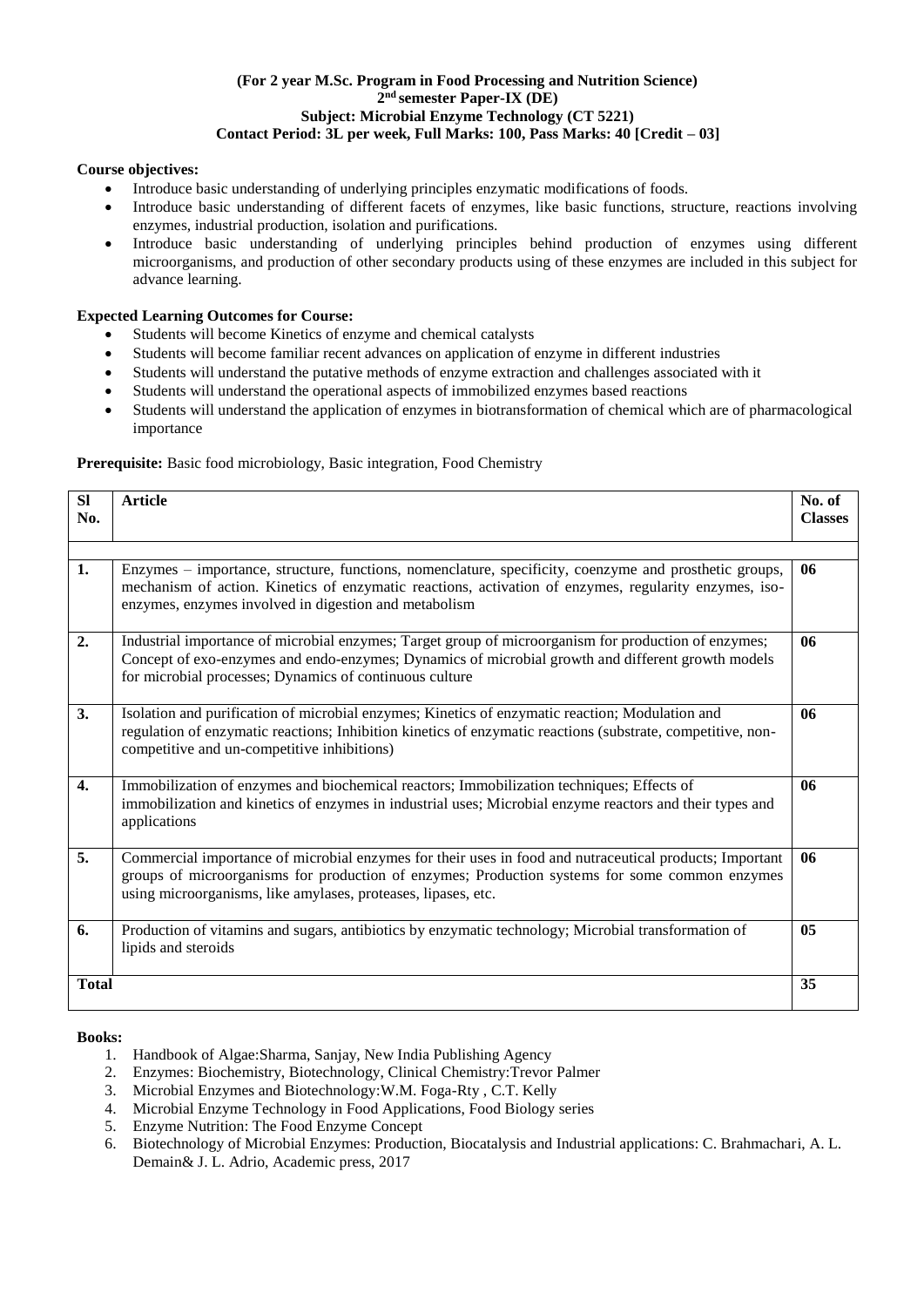#### **(For 2 year M.Sc. Program in Food Processing and Nutrition Science) 2 nd Semester Paper-IX (DE) Subject: Food Toxicology (CT 5222) Contact Period: 3L per week, Full Marks: 100, Pass Marks: 40 [Credit – 03]**

# **Course Objectives:**

- Introduce the fundamental aspects of naturally occurring toxicants
- Introduce the occurrence of environmental contaminants and heavy metals responsible for food toxicity
- Introduce the toxicological aspects of food additives and toxicants generated during food processing

# **Expected Learning Outcomes for Course:**

- Students will become familiar with several naturally occurring toxicants and antinutritional factors present in food
- Students will become familiar with derived food toxicants generated during food processing and packaging
- Students will become familiar with toxicological aspects of food additives, genetically modified food and heavy metals

# **Prerequisite:** Food toxicology

| Sl.          | <b>Article</b>                                                                                                                                                                                                                                                                                                                                                                                                                                     | No. of         |
|--------------|----------------------------------------------------------------------------------------------------------------------------------------------------------------------------------------------------------------------------------------------------------------------------------------------------------------------------------------------------------------------------------------------------------------------------------------------------|----------------|
| No.          |                                                                                                                                                                                                                                                                                                                                                                                                                                                    | <b>Classes</b> |
| 1.           | Definition, scope and general principles of food toxicology; Manifestation of toxic<br>effects:<br>Classification of food toxicants; Factors affecting toxicity of compounds; Methods used in safety<br>evaluation-risk assessment.                                                                                                                                                                                                                | 05             |
| 2.           | Toxicants and allergens in foods derived from plant, animals, marine, algae and mushroom; Natural<br>sources of toxicants in foods (Alkoloids, cyanogens, goitrogens, lectins, lathyrogens, oxalates,<br>saphonins, etc); Toxicity of foods contaminated with bacteria and fungi; Food poisoning; Food borne<br>infections and disease; Pesticide residues in raw foods; Anti-nutrient compounds in foods; Toxicology<br>of antioxidants in foods. | 07             |
| 3.           | Derived food toxicants – Processing and packaging; Toxicants generated during thermal processing<br>(nitrosamines, acrylamide, benzene, dioxans and furans, carcinogenic compounds); Heavy metal<br>contamination during processing (from metal utensils) and leaching from packaging systems; Persistent<br>organic pollutants; Toxicity of irradiated foods.                                                                                     | 08             |
| 4.           | Toxicology & food additives - Toxicological aspects of nutrients, supplements, colorants, artificial<br>sweeteners, anti-oxidants, glutamates, other functional improvers; Chemicals used in extension of shelf-<br>life of foods, such as antibiotics, fumigants, chlorinated solvents, pesticides, fungicides and insecticides.                                                                                                                  | 06             |
| 5.           | Hyper-vitaminosis, Toxicity from food adulterants; Toxicity of genetically modified foods                                                                                                                                                                                                                                                                                                                                                          | 04             |
| 6.           | Heavy metal toxicity in food and aquatic foods, Food and endocrine toxicology, toxicity of heated fats<br>and natural oils                                                                                                                                                                                                                                                                                                                         | 05             |
| <b>Total</b> |                                                                                                                                                                                                                                                                                                                                                                                                                                                    | 35             |

- 1. Introductory Food Toxicology: [Lokesh Kumar](https://www.amazon.in/s/ref%3Ddp_byline_sr_book_1?ie=UTF8&field-author=Lokesh%2BKumar%2BMishra&search-alias=stripbooks) Mishra
- 2. Principles of Food Toxicology, 2nd edition CRC Press, Taylor & Francis group: Tõnu Püssa
- 3. Food and Nutritional Toxicology: Stanley T. Omaye
- 4. Food safety and toxicity: John de Vries, CRC press
- 5. Introduction to Food Toxicology: Takayuki Shibamoto, Leonard Bjeldanes, Academic press
- 6. Food Toxicology: edited by Debasis Bagchi, Anandswaroop, CRC press
- 7. Food Toxicology- edited by William Helferich, Carl K. Winter, CRC press
- 8. Food Toxicology: Current Advances and Future Challenges, edited by Ashish Sachan, Suzanne Hendrich, CRC press
- 9. Food Allergy: Adverse Reaction to Foods and Food Additives, edited by Dean D. Metcalfe, Hugh A. Sampson, Ronald A. Simon M.D., Gideon Lack, Wiley
- 10. Food additives: Toxicology, Regulation, and Properties, by Fergus M. Clydesdale, CRC press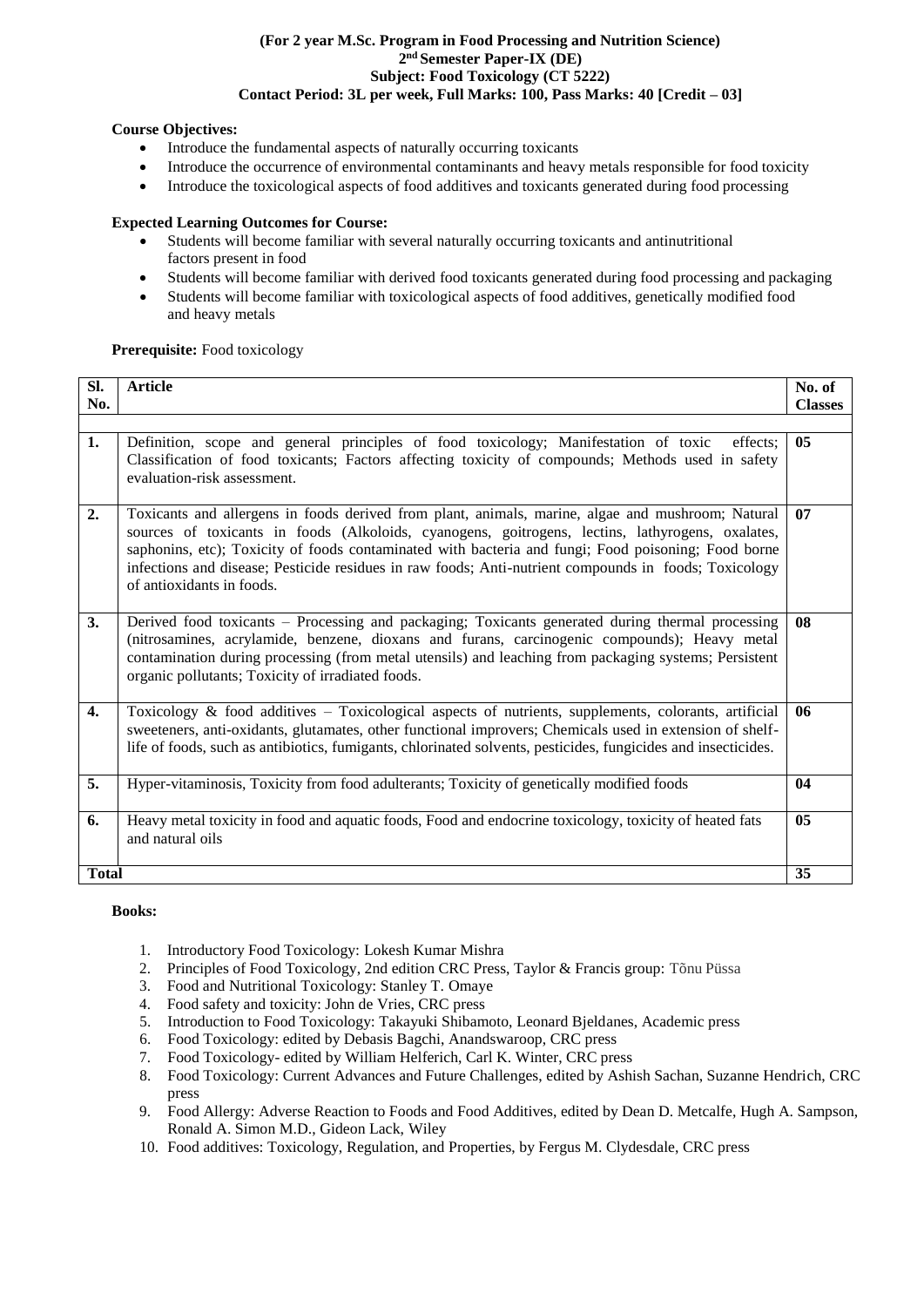# **(For 2 year M.Sc. Program in Food Processing and Nutrition Science) 2 nd semester Paper-X (OE) Subject: Entrepreneurship and Human Resource Management (CT 5261) Contact Period: 3L per week, Full Marks: 100, Pass Marks: 40 [Credit – 03]**

# **Course objectives:**

- Introduce basic understanding of underlying food laws and regulations affecting food at different stages of processing.
- Introduce basic understanding of entrepreneurial competencies along with marketing strategies are covered.
- Introduce basic understanding of managing Institutional food service and human resource planning.

# **Expected Learning Outcomes for Course:**

- Students will understand the basics required for beginning an enterprise.
- Students will become familiar with marketing strategy and consumer behaviour.
- Students will become familiar with human recourse planning.
- Students will become familiar with nutritional epidemiology and its management

# **Prerequisite:**Basic food microbiology, Basic integration, Food Chemistry

| SI<br>No.    | <b>Article</b>                                                                                                                                                                                                                                                                                                                                                                                                                                                                                                                                           | No. of<br><b>Classes</b> |
|--------------|----------------------------------------------------------------------------------------------------------------------------------------------------------------------------------------------------------------------------------------------------------------------------------------------------------------------------------------------------------------------------------------------------------------------------------------------------------------------------------------------------------------------------------------------------------|--------------------------|
|              |                                                                                                                                                                                                                                                                                                                                                                                                                                                                                                                                                          |                          |
| 1.           | Food laws and regulations that provide federal/state laws and regulations affecting food<br>productions, processing, packaging, marketing and distribution of food products. CODEX<br>Alimentarius Commission: History, Members, Standard setting and Advisory mechanisms:<br>JECFA, JEMRA, JMPR WTO agreements: SPS/TBT; Role of OIE, IPPC; Good<br>Manufacturing Practices (GMP);; Advanced institutional food service management includes<br>principles of management applied to institutional food services and advanced certification<br>curriculum | 12                       |
| 2.           | Marketing strategy that comprises advanced case approach to current marketing management<br>problems including research, techniques and decision making. Instruction technology in adult<br>education for application of theory, principles and practice in providing instructions to adult<br>learners                                                                                                                                                                                                                                                  | 08                       |
| 3.           | New venture creation for entrepreneurial competencies, developing venture teams, recognizing<br>business opportunities, gathering resources, licensing, regulating requirements, patents,<br>copyrights and product liability. Human resource planning and staffing that will focus on<br>creation of competitive advantage including job analysis, preparing candidate specification,<br>recruitment, assessment and placement                                                                                                                          | 08                       |
| 4.           | Principles of management in dietetics and current practice issues, Nutritional epidemiology<br>including epidemiologic methods and their application to the study of nutrition, human health<br>and diseases                                                                                                                                                                                                                                                                                                                                             | 08                       |
| <b>Total</b> |                                                                                                                                                                                                                                                                                                                                                                                                                                                                                                                                                          | 36                       |

- 1. Entrepreneurial Development:Khanka S.S.
- 2. Strategic Management and Entrepreneurship:Amitabh Nanda, DebiduttaAcharya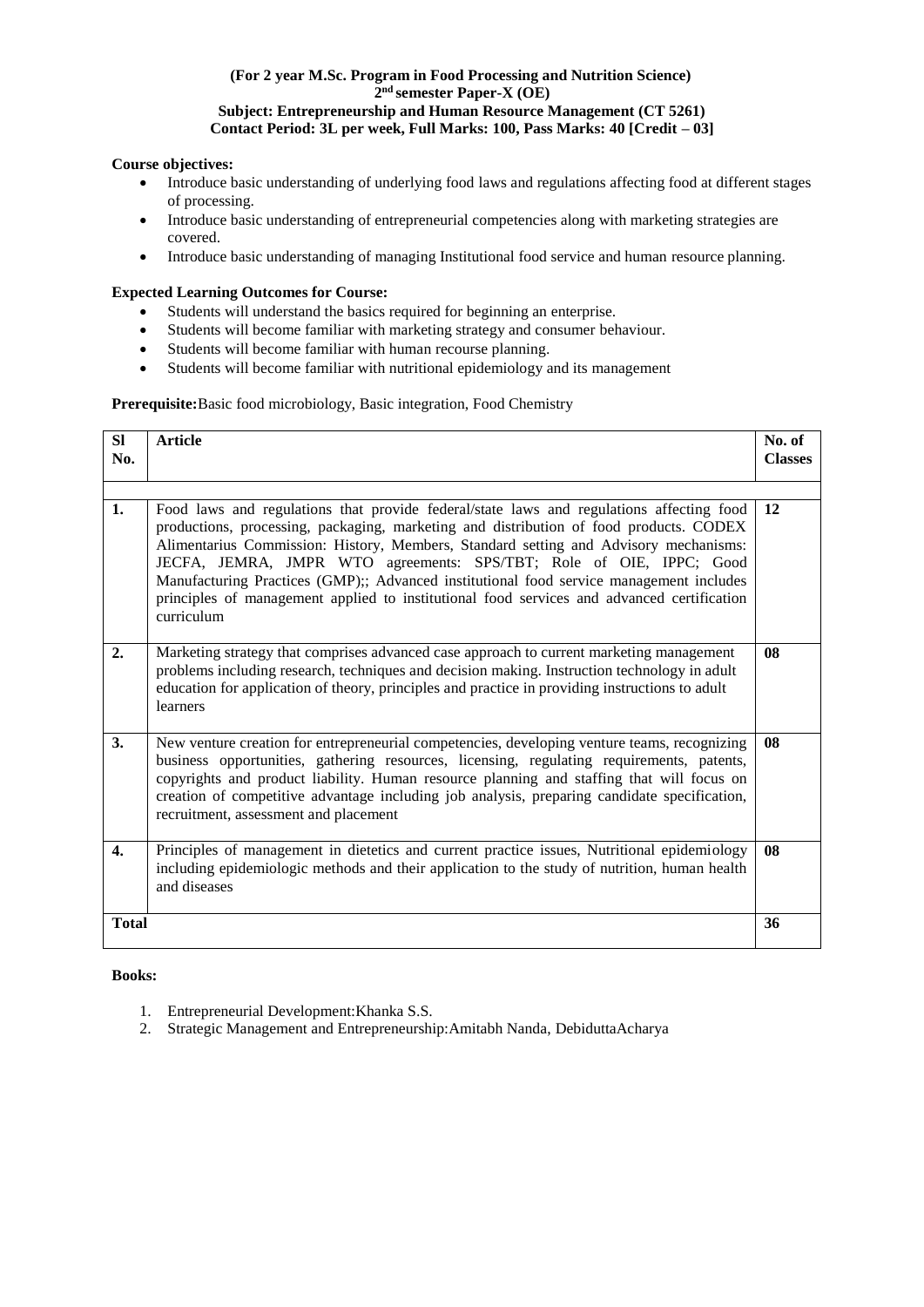# **(For 2 year M.Sc. Program in Food Processing and Nutrition Science)**

# **2 nd Semester Lab III Subject: Food Processing and Preservation (CT 5271) Contact Period: 3P per week, Full Marks: 50, Pass Marks: 20 [Credit – 02]**

### **Course objectives:**

 Introduce the basic underlying principles of food processing and food preservation along with different techniques applied for extension of shelf-life of raw, minimally processed and processed foods.

# **Expected Learning Outcomes for Course:**

- Students will become familiar with basics of food processing and food preservation concepts.
- Students will become familiar with several chemical and physical methods in food processing and preservation methods.

## **Prerequisite:** Food and Nutrition

| Sl.<br>No.   | <b>Article</b>                                       | No. of<br><b>Classes</b> |
|--------------|------------------------------------------------------|--------------------------|
|              |                                                      |                          |
| 1.           | Preparation of Bakery & Confectionary Food Products  | 06                       |
| 2.           | Preparation of Fermented Food Products               | 06                       |
| 3.           | Preparation of Cereal & Pulse based Food Products    | 03                       |
| 4.           | Preparation of Dairy and Non-dairy Food Products     | 03                       |
| 5.           | Preparation of Extruded Food Products                | 03                       |
| 6.           | Preparation of Dehydrated Food Products              | 03                       |
| 7.           | Preparation of Fish based Food Products              | 03                       |
| 8.           | Preparation of Meat based Food Products              | 03                       |
| 9.           | Preservation of Foods by using several preservatives | 03                       |
| 10.          | Quality Assessment of several food products          | 02                       |
| <b>Total</b> |                                                      | 35                       |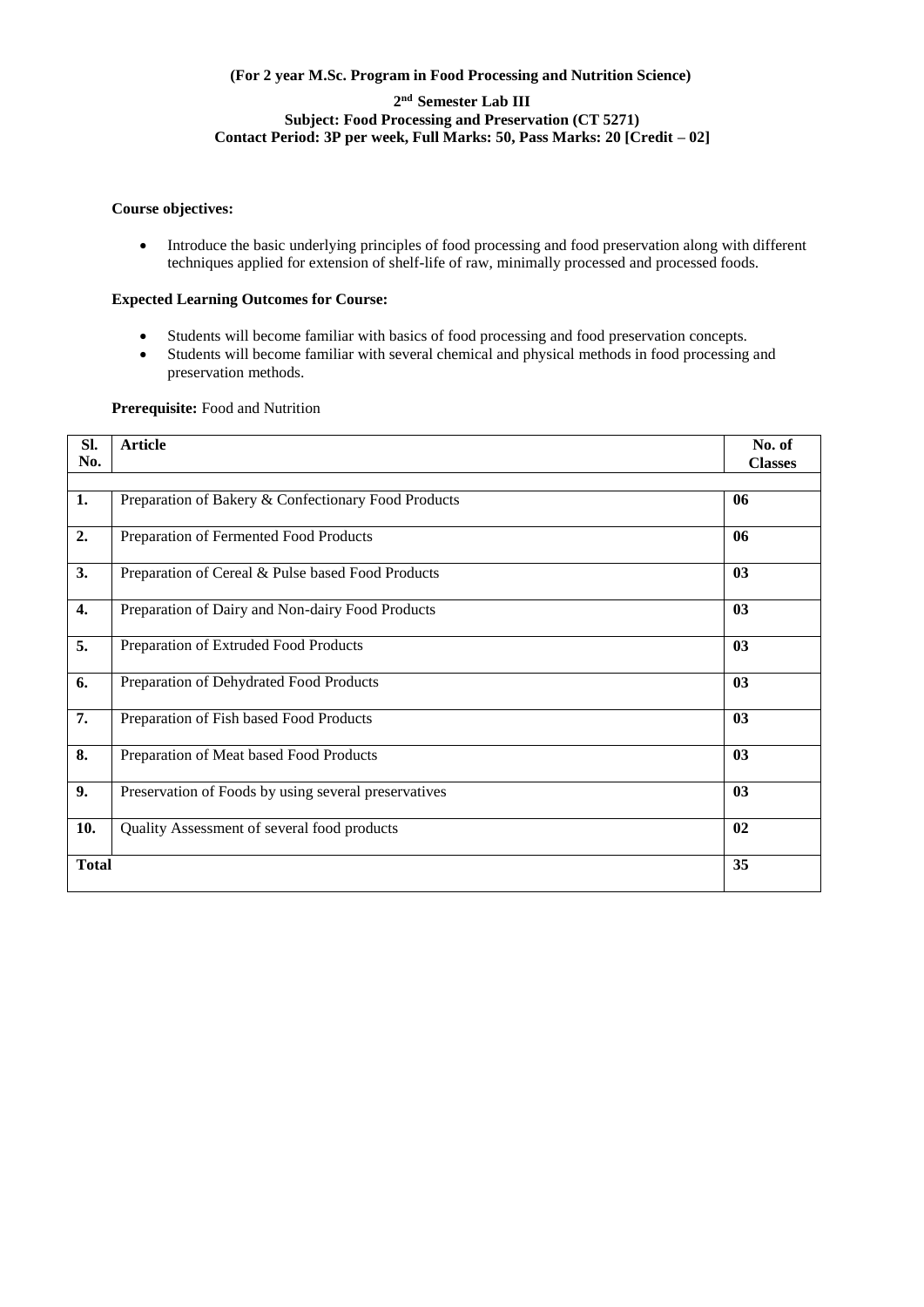# **(For 2 year M.Sc. Program in Food Processing and Nutrition Science)**

#### **3 rd Semester Paper-XIII (Core) Subject: Food Safety and Quality Assessment (CT6101) Contact Period: 3L per week, Full Marks: 100, Pass Marks: 40 [Credit – 03]**

# **Course Objectives:**

- Introduce the Safety and quality, the basic parameters for considering any food fit for human consumption.
- Introduce the Safety of raw and processed foods
- Introduce the importance of safety of food additives and food packaging
- Introduce the significance of Food laws and standards.

#### **Expected Learning Outcomes for Course:**

- Students will become familiar with the fundamental properties required for considering the safe food
- Students will become familiar with Several quality attributes and their assessments
- Students will become familiar with safety of essential nutrients and non -nutrients
- Student will become familiar with proper assessment and suitable management concerning food safety

#### Prerequisite: Food and Nutrition

| SI.          | <b>Article</b>                                                                                                   | No. of         |
|--------------|------------------------------------------------------------------------------------------------------------------|----------------|
| No.          |                                                                                                                  | <b>Classes</b> |
|              |                                                                                                                  |                |
|              |                                                                                                                  |                |
| 1.           | Quality of raw materials: Physical, chemical and microbial quality. Quality of products during processing and    | 09             |
|              | after processing: Color, taste, texture, flavor, appearance. Factors influencing the food qualities: Soil, field |                |
|              | practices, harvesting practices, packaging, transportation, processing conditions, packaging and storage         |                |
|              | conditions of the finished products. Recording and reporting of quality. Quality inspection, quality control.    |                |
|              | Quality management and quality assurance: Total quality management, good manufacturing practices, good           |                |
|              |                                                                                                                  |                |
|              | agricultural practices, good laboratory practices                                                                |                |
|              |                                                                                                                  |                |
| 2.           | Measurement details for different quality parameters using objective methodology (instruments) and               | 09             |
|              | subjective methodology (sensory evaluation); Factors influencing sensory measurements: Attitudinal factors,      |                |
|              | motivation psychological errors in judgment, relation between stimulus and perception adaptation;                |                |
|              | Correlation of sensory and instrumental analysis                                                                 |                |
|              |                                                                                                                  |                |
|              |                                                                                                                  |                |
| 3.           | Definition of safe food; Safety of raw foods; Pesticide residue; Safety of processed foods; Safety of food       | 09             |
|              | additives; Safety of packaging materials used in foods; Food Adulteration and its detection                      |                |
|              |                                                                                                                  |                |
| $\mathbf{4}$ | Risk assessment and management during food preparation: HACCP concept, limitations of HACCP. Food                | 08             |
|              | safety objective (FSO), International standards: FAO, Codex Alimentarius, ISO, Indian food laws and              |                |
|              | standards (FSSAI); Certification, certification procedures, certifying bodies, accrediting bodies, international |                |
|              |                                                                                                                  |                |
|              | bodies. Good Hygienic Practices (GHP); Food Safety Plan; Food Safety Management Risk Analysis                    |                |
|              |                                                                                                                  |                |
| Total        |                                                                                                                  | 35             |

- 1. Introduction of Chemical Analysis and Food: S.S. Nielson, CBS
- 2. Prescott, Herley, Klein (2nd ed.): Microbiology
- 3. Stainier: General Microbiology
- 4. Bacteriology: Salley
- 5. Industrial Microbiology: Prescott & Dunn
- 6. Microbial Food Safety and Preservation Techniques: V Ravishankar Rai & Jamuna A. Bai
- 7. Biosensors in Food Processing, Safety, and Quality Control (Contemporary Food engineering): Mehmet Mutlu.
- 8. Ilbco's Food Safety and standards Act, International Lae Book Co.
- 9. Food Quality and Standards (vol I & II): R. Lasztity, Eolss pub
- 10. Processing Effects on Safety and Quality of Foods- E. Ortega-Rivas, CRC press
- 11. Food Quality Assurance: Principles & Practice: I. Alli, CRC press
- 12. Fssai [\(http://www.fssai.gov.in/home\)](http://www.fssai.gov.in/home))
- 13. Codex Alimentarius: International Food Standards [\(http://www.fao.org/fao-who-codexalimentarius/en\)](http://www.fao.org/fao-who-codexalimentarius/en))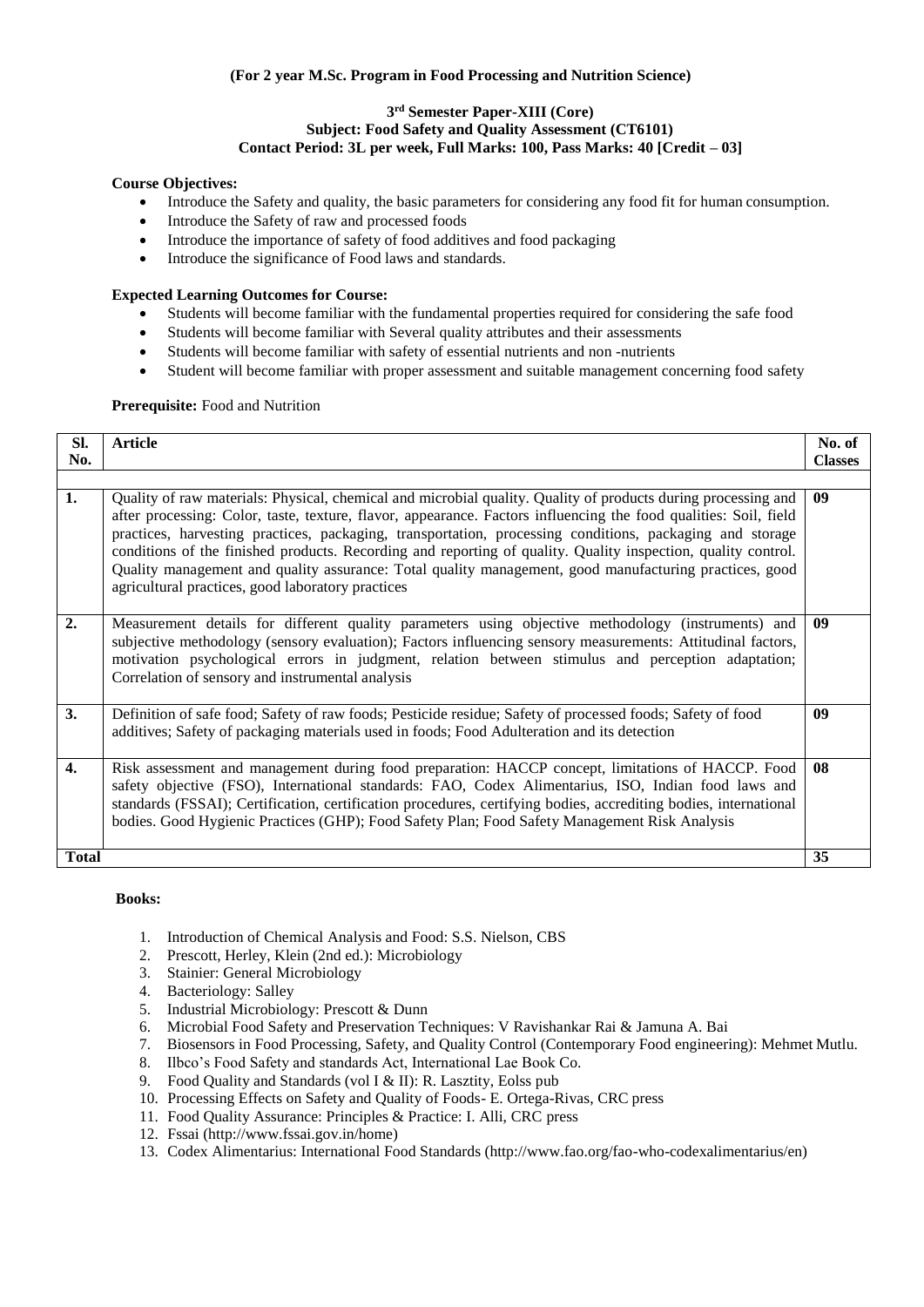# **(For 2 year M.Sc. Program in Food Processing and Nutrition Science) 3 rd semester Paper-XIV (Core) Subject: Unit Operation in Food Processing (CT 6102) Contact Period: 4L per week, Full Marks: 100, Pass Marks: 40 [Credit – 04]**

# **Course objectives:**

- Introduce basic understanding of underlying principles of Unit operations based on some engineering principles.
- Introduce basic understanding of underlying principles of transport phenomena and specific operations (mechanical, thermal and mass transfer) related to aspects of food processing viz., handling, sterilization, drying, packaging and storage of foods.

# **Expected Learning Outcomes for Course:**

- Students will become familiar with fundamental heat and mass transfer
- Students will become familiar with screening separation and homogenization techniques
- Students will become familiar with the Pasteurization technologies and its advancement
- Students will be able to analyze the fundamentals of Newton law of cooling and its application in food processing
- Students will understand the application of conventional and non-conventional drying methods

# Prerequisite: Basic food microbiology, Basic mathematics, Food chemistry

| <b>SI</b><br>No. | <b>Article</b>                                                                                                                                                                                                                                                                                                                                                                                                                                                                                                                  | No. of<br><b>Classes</b> |
|------------------|---------------------------------------------------------------------------------------------------------------------------------------------------------------------------------------------------------------------------------------------------------------------------------------------------------------------------------------------------------------------------------------------------------------------------------------------------------------------------------------------------------------------------------|--------------------------|
|                  |                                                                                                                                                                                                                                                                                                                                                                                                                                                                                                                                 |                          |
| 1.               | Basic concept of fluid flow, viscosity of liquid, Pumps and blowers, Mechanisms for heat transfer and<br>theory of heat transfer, Heat exchangers, mass transfer and molecular diffusion in solid foods,<br>packaging systems, biological solutions and gel                                                                                                                                                                                                                                                                     | 08                       |
| 2.               | Classification of separation processes for solid and liquid foods, separation by settling under gravity,<br>centrifugal field, hindered settling, size separation used for grains (screening), fruits and vegetables<br>(grading and sorting devices); Filtration systems for separation of suspended solids and membrane<br>separation techniques (Reverse osmosis, ultrafiltration and dialysis); Theory of size reduction, size<br>reduction of solids (grinding) and liquid (homogenization); Mixing and agitation of foods | 08                       |
| 3.               | Extraction, Drying and Crystallization: Liquid-liquid equilibrium, liquid extraction, stage-wise contact,<br>liquid-solid equilibria, leaching, batch drying and mechanism of batch drying, principle and operation of<br>a spray drier, preliminary idea of crystallization                                                                                                                                                                                                                                                    | 08                       |
| 4.               | Cooling and freezing foods, Refrigeration and cold storage, Refrigerated transport systems                                                                                                                                                                                                                                                                                                                                                                                                                                      | 08                       |
| 5.               | Vapour-Liquid equilibrium, Rayleigh's equation, flash and differential distillation, continuous<br>rectification, McCabe-Thiele method, bubble cap and sieve distillation column                                                                                                                                                                                                                                                                                                                                                | 08                       |
| <b>Total</b>     |                                                                                                                                                                                                                                                                                                                                                                                                                                                                                                                                 | 40                       |

- 1. Introduction to Food Engineering: R. P. Singh & D. R. Heldman, Academic Press
- 2. Food Process Engineering & Technology: Z. Berk, Academic Press
- 3. Fundamentals of Food Process Engineering: R. T. Toledo, Springer
- 4. Food Process Engineering Operations: G. D. Saravacos& Z. B. Maroulis, CRC Press
- 5. Transport Processes & Separation Process Principles C. J. Geankoplis, Phi
- 6. Introduction to Food Process Engineering: A. Ibraz& G. V. Barbosa-Canovas CRC Press
- 7. Introduction to Food Process Engineering: P. G. Smith, Springer
- 8. Postharvest Technology and Food Process Engineering:AmalenduChakraverty& R. Paul Singh, CRC Press
- 9. Unit Operations of Chemical Engineering: W.L. Mccabe, J. C. Smith & P. Harriott, Mcgraw Hill International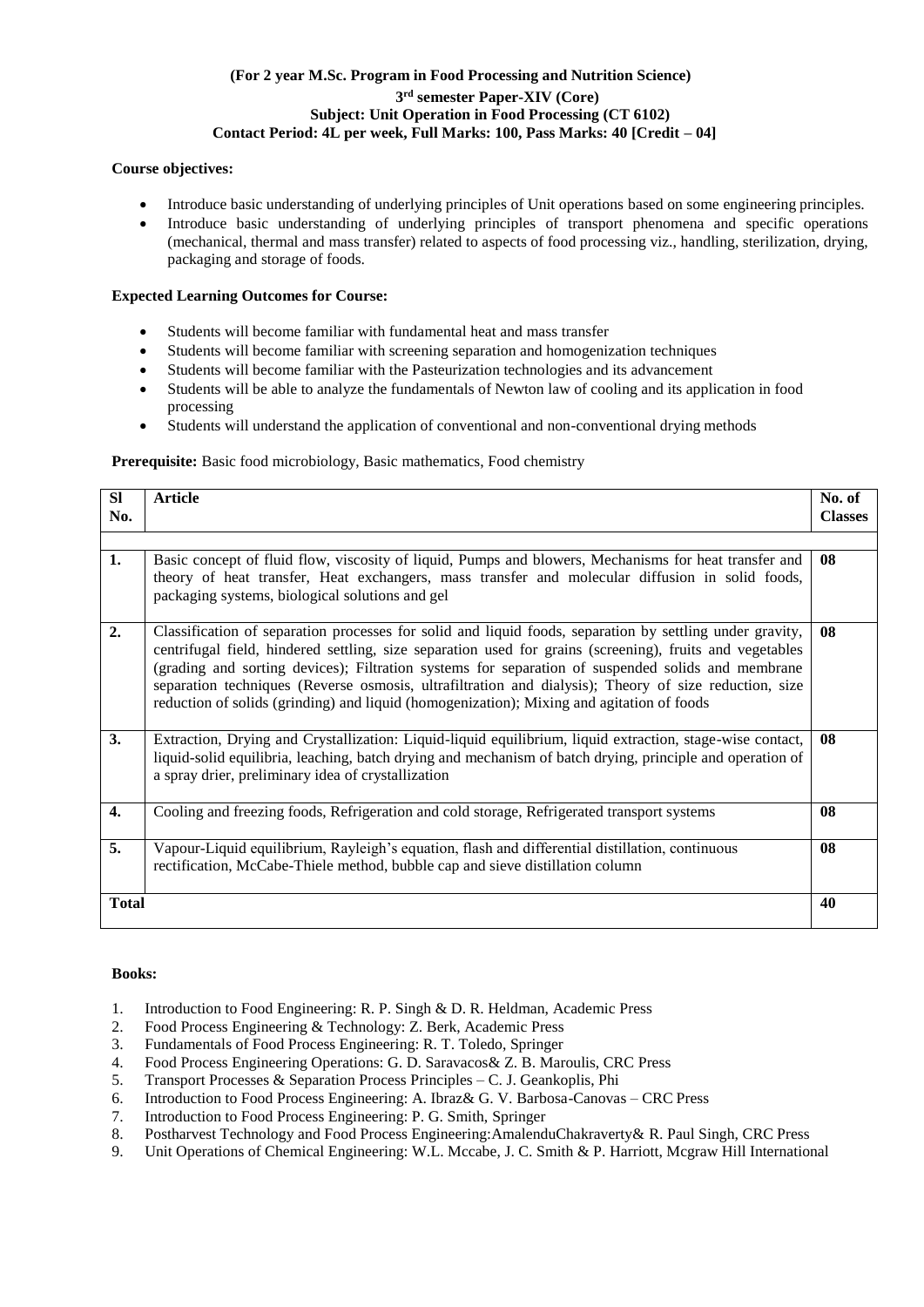# **3 rd semester Paper-XV (Core) Subject: Food Biotechnology (CT 6103) Contact Period: 3L per week, Full Marks: 100, Pass Marks: 40 [Credit – 03]**

#### **Course objectives:**

- Introduce basic concept of genetic engineering and altering the characteristics of commercially important crops to improve their quality.
- Introduce basic understanding of Nucleic acid approaches for the rapid and dependable detection and characterization of food microorganisms are also covered.
- Introduce basic understanding of Nutrigenomics.

# **Expected Learning Outcomes for Course:**

- Students will understand the basics of genetic engineering and its application in Food Technology
- Students will become familiar with downstream processing and challenges associated with it
- Students will understand fermentation techniques and its application in food preservation
- Students will be able to analyze thechallenges in development of GMO and their application in Food industries
- Students will understand the technologies used to study food spoilage or adulteration through genetic methods
- Students will understand the Nutrigenomics techniques for managing mammalian diseases

#### **Prerequisite:** Basic food microbiology, Food chemistry, Molecular biology

| <b>SI</b><br>No. | <b>Article</b>                                                                                                                                                                                                                                                                                                                                                       | No. of<br><b>Classes</b> |
|------------------|----------------------------------------------------------------------------------------------------------------------------------------------------------------------------------------------------------------------------------------------------------------------------------------------------------------------------------------------------------------------|--------------------------|
| 1.               | History and development of biotechnology; Techniques of genetic engineering (restriction enzymes,<br>vectors, gene transfer, Ti plasmid, genetic markers, replica plating, method of molecular cloning, PCR,                                                                                                                                                         | 07                       |
|                  | DNA probes, antisense genes); Application of genetics to food production                                                                                                                                                                                                                                                                                             |                          |
| 2.               | Principles of downstream processing; Small, medium and large scale processing; Immobilization of<br>microbial and cultured plant cells                                                                                                                                                                                                                               | 07                       |
| 3.               | Biotechnological processes for manufacturing foodstuffs and improvement of processed foods by<br>various biotechnological processes; Fermented based food products from cereals, legumes, fruits,<br>vegetables, milk, fish & meat; Microbial production of cheese; Microbial production of flavours and<br>colors and polysaccharides                               | 08                       |
| $\overline{4}$ . | Genetically modified foods for nutritional enhancement - principles, techniques, problems, prospects<br>and ethics; Challenges in safety assessment of GM foods in relation to human health; Development of<br>Beta-carotene enhanced food crops, long life tomatoes, insect-resistant crops, virus- resistant crops,<br>herbicide-resistant crops, crop improvement | 08                       |
| 5.               | Nutrigenomics and nutrigenetics; Application of nutrigenomics in the management of mammalian<br>diseases                                                                                                                                                                                                                                                             | 0 <sub>5</sub>           |
| <b>Total</b>     |                                                                                                                                                                                                                                                                                                                                                                      | 35                       |

- 1. Food Biotechnology: Principles and Practices Paperback: Vinod K. Joshi (Editor), R. S. Singh
- 2. Fundamentals of Food Biotechnology, 2nd Edition: Byong H.
- 3. Practical Methods in Molecular Biology: Robert F. Schleif, Pieter C. Wensink
- 4. Fundamentals of Food Biotechnology: Byong H. Lee, Wiley Blackwell
- 5. Food Biotechnology Edited by S. Bielecki, J. Polak, J. Tramper, Elsevier
- 6. Food Biotechnology: S.C. Bhatia, Woodhead
- 7. Food Biotechnology: Advin BiochemEngg/Biotechnology, Edited by Ulf Stahl, Ute E.B. Donalies, ElkeNevoigt, David B. Archer, Springer-Verlag
- 8. Food Biotechnology, Second Edition Edited by Anthony Pometto, Kalidas Shetty, GopinadhanPaliyath, Robert E. Levin, Taylor & Francis
- 9. Food Science and Food Biotechnology by Gustavo F. Gutierrez-Lopez, CRC Press
- 10. Food Biotechnology Edited by R. D. King, Elsevier Appl. Sci.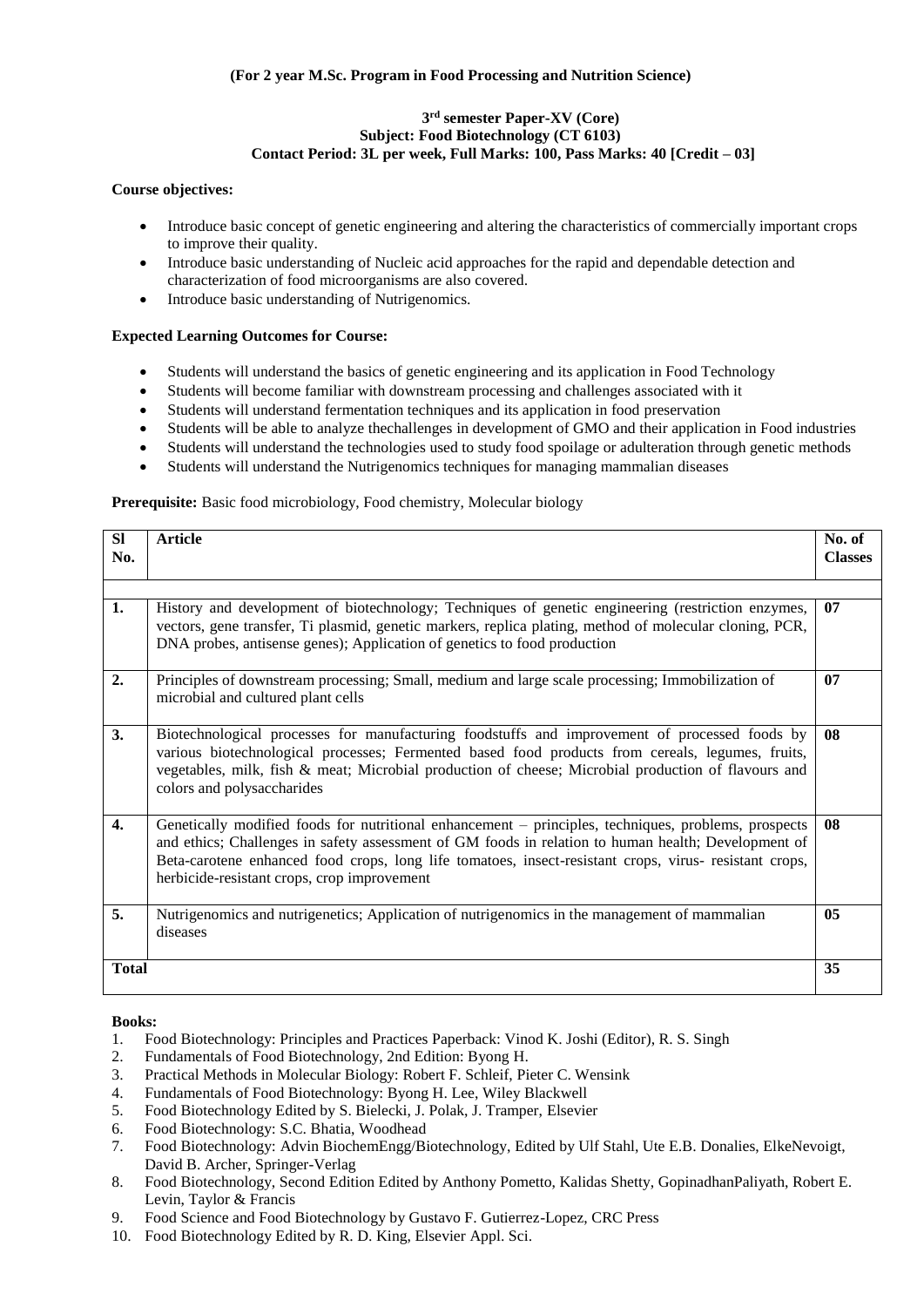### **3 rd Semester Lab IV Subject: Unit Operation in Food Processing (CT 6171) Contact Period: 3P per week, Full Marks: 50, Pass Marks: 20 [Credit – 02]**

#### **Course Objectives:**

- Introduce the application of physical techniques for the estimation of screening (separation) efficiency of a screen/separator.
- Introduce the techniques involved in the homogenization of milk and measurement of the size of fat globules.
- Introduce the basic understanding of dead-end filtration and cross-flow filtration techniques.
- Introduce the basic understanding of the heat and mass transfer changes in a laboratory evaporator using a drying curve.
- Introduce the basics of working of plate freezer.
- Introduce the mechanism behind transport of proteins and gases through synthetic membranes.

#### **Expected Learning Outcomes for Course:**

- Students will become familiar with the working of principle of sieve shaker and estimation of particle size
- Students will understand the techniques of milk processing and its challenges
- Students will become familiar different types of filtration regime
- Students will understand the effect of heat loss in food packaging
- Students will understand the kinetics of drying and its effect on food

Prerequisite: Basic food microbiology, Basic mathematics, Food chemistry

| Sl.<br>No.   | <b>Article</b>                                                                                                                                                                                                        | No. of         |
|--------------|-----------------------------------------------------------------------------------------------------------------------------------------------------------------------------------------------------------------------|----------------|
|              |                                                                                                                                                                                                                       | <b>Classes</b> |
| 1.           | Size reduction; Estimation of screening (separation) efficiency of a screen/separator; Determination of<br>mixing                                                                                                     | 03             |
| 2.           | Homogenization of milk and measurement of size of fat globules before and after homogenization;<br>Estimation of cut off size of milk fat globule in homogenization and centrifugal separation                        | 07             |
| 3.           | Estimation of filter medium and cake resistance of a pressure filtration system; Determination of<br>terminal velocity of food particles (Stokes law) in static fluid; Determination of hindered settling<br>velocity | 04             |
| $\mathbf{4}$ | Study of working principle and constructional details of steam jacketed kettle (SJK), Mass and energy<br>balance in an laboratory evaporator                                                                          | 03             |
| 5.           | Determination of slowest heating point in a can; Estimation of thermal processing time of food by<br>graphical method                                                                                                 | 03             |
| 6.           | Estimation of water activity of a foods and construction of MSI; Estimation of constants of BET and<br>GAB models using water activity data of a specific foods                                                       | 03             |
| 7.           | Construction of drying curve of a food and evaluation of constant and falling rate periods using tray<br>dryer, fluidized bed dryer                                                                                   | 03             |
| 8.           | Construction of an equilibrium curve for a leaching (oil from oil-bearing material) system                                                                                                                            | 03             |
| 9.           | Drying characteristics of foods in freeze drying system; Determination of freezing time of a food<br>using a plate freezer                                                                                            | 0 <sub>3</sub> |
| 10.          | Determination of water vapour permeability and gas permeability of a packaging film; Experiment<br>with dialysis of protein                                                                                           | 03             |
| <b>Total</b> |                                                                                                                                                                                                                       | 35             |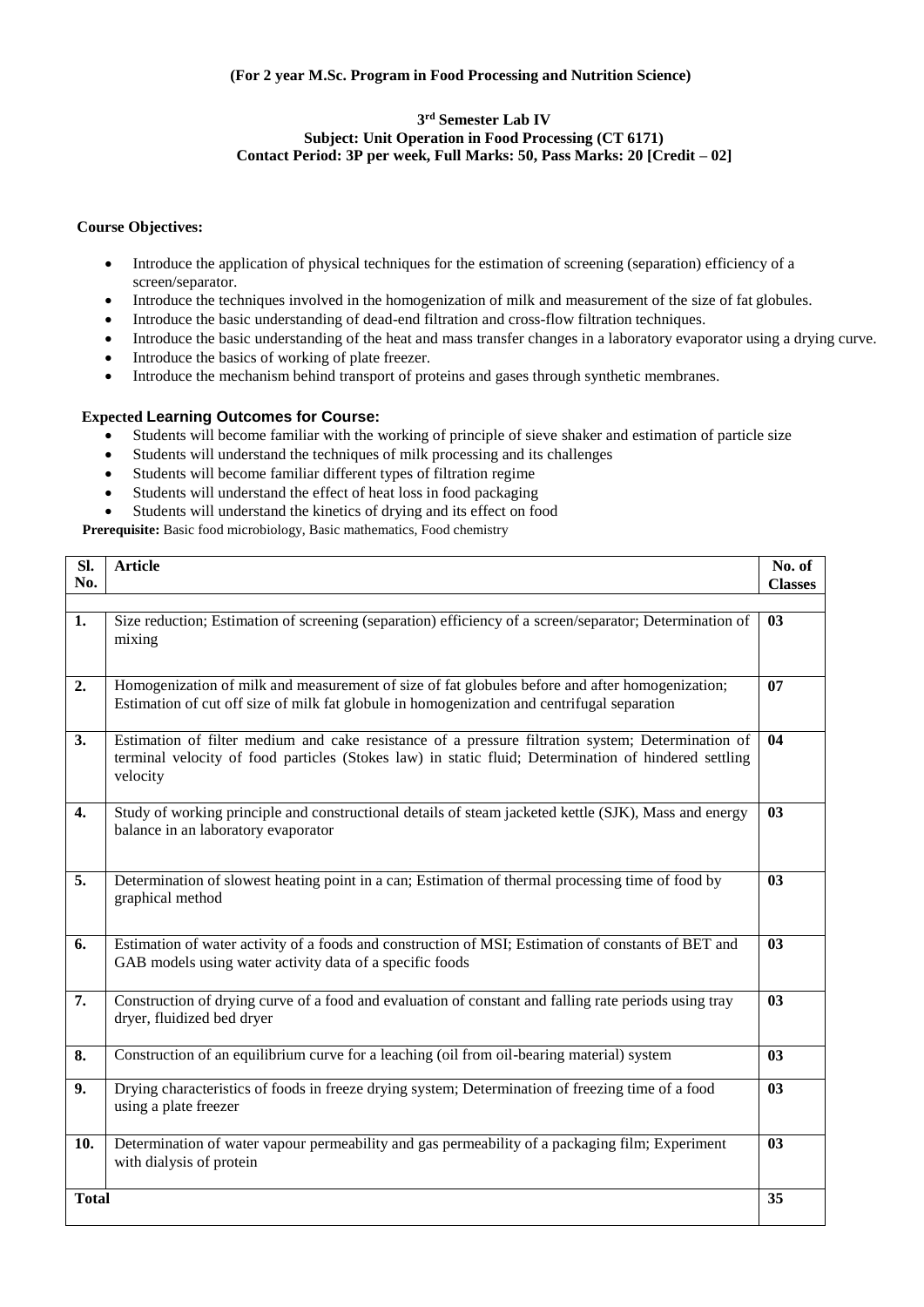#### **4 th semester Paper- XVIII (Core) Subject: Food Industry Effluents and Waste Treatments (CT 6201) Contact Period: 4L per week, Full Marks: 100, Pass Marks: 40 [Credit – 04]**

# **Course objectives:**

- Introduce basic understanding of effluent treatment before disposal and reuse.
- Introduce basic understanding of physical, chemical and biological treatments involved in several upstream and downstream unit operations
- Introduce basic understanding of concept of bioreactors and valuable by-products recovery

#### **Expected Learning Outcomes for Course:**

- Students will understand the methods used for characterization of wastewater
- Students will understand the different methods of wastewater treatment
- Students will understand the methods used for characterization of solid waste and its management

#### **Prerequisite:**Microbiology, Food Chemistry, Biochemical engineering

| <b>SI</b><br>No. | <b>Article</b>                                                                                                                                                                                                                                                                                                                                                                                                                   | No. of<br><b>Classes</b> |
|------------------|----------------------------------------------------------------------------------------------------------------------------------------------------------------------------------------------------------------------------------------------------------------------------------------------------------------------------------------------------------------------------------------------------------------------------------|--------------------------|
| 1.               | Characteristics of wastewater from food industries - Physical, chemical and biological<br>characteristics; Physical (Screening, mixing, flocculation, flotation, filtration methods),<br>Chemical (coagulation, chelating and precipitation, adsorption, disinfection methods) and<br>Biological unit processes (growth kinetics aerobic and anaerobic microorganisms in<br>wastewater) for wastewater treatments                | 15                       |
| $\overline{2}$ . | Methods of wastewater treatments: Primary, secondary, tertiary and quaternary treatments;<br>Biological methods of domestic and food industrial waste water treatment methods; Artificial<br>methods of waste water treatment; - Aerated lagoon, trickling filter and activated sludge<br>process; Anaerobic biological treatment, contact digesters, packed column reactors, waste<br>management (waste storage and composting) | 14                       |
| 3.               | Classification of solid and liquid wastes from different food industries; Solid waste<br>management; By-products and waste generated in different cereal, milk, fruits, vegetable,<br>oilseed, fish, meat, egg processing industries; Recovery processes of the by-products with<br>case studies                                                                                                                                 | 11                       |
| <b>Total</b>     |                                                                                                                                                                                                                                                                                                                                                                                                                                  | 40                       |

- 1. Waste Treatment in The Food Processing Industry:Nce K. Wang, Yung-Tse Hung, Howard H. Lo, Constantine Yapijakis, CRC Press
- 2. Waste Management for the Food Industries:Ioannis S. Arvanitoyannis, Dr, Ph.D, Science Direct
- 3. Waste Water Engg, Metcalf and Eddy Inc., Tata Mc Graw Hill Book Company Ltd.
- 4. Waste Treatments in The Food Processing Industries: L. K. Wang, Y. T. Hung, H. H. Lo and C. Yapijackis, Crc Press
- 5. Utilization of By-Products and Treatment of Waste in The Food Industry: V. Oreopoulou and W. Russ, Springer
- 6. Food and Agricultural Wastewater Utilization and Treatment: S. X. Liu, Wiley-Blackwell (2nd Ed)
- 7. Wastewater Treatment and Reuse in The Food Industry: M. Barberaand G. Gurnari, Springer 2018
- 8. Valorisation of Food Processing By-Products: M.Chandrasekharan, CRC Press
- 9. Wastewater Engineering: Treatment, Disposal Reuse:Metcafe& Eddy Inc G. Tchobanoglous, Tata Mcgraw Hill Company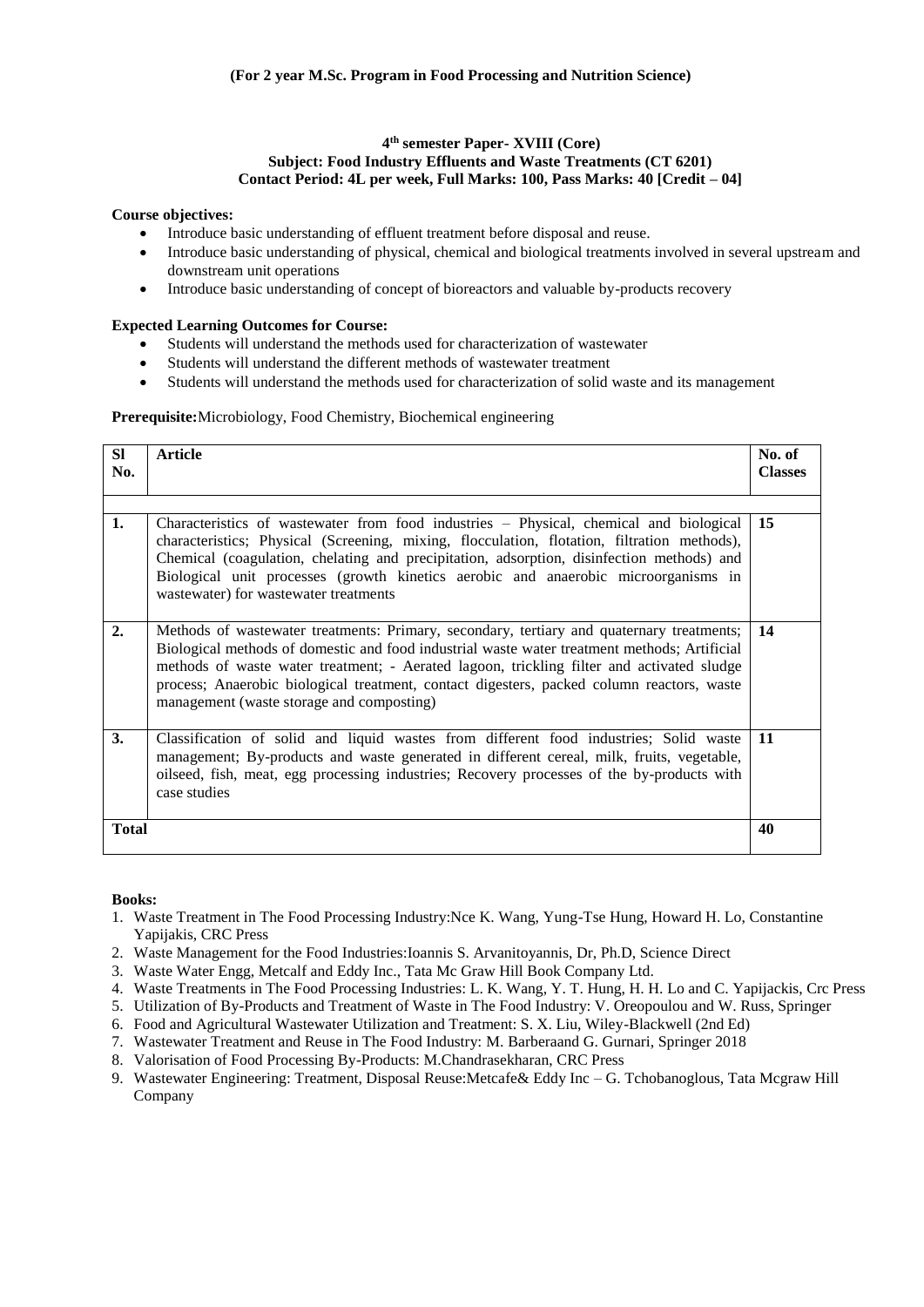#### **4 th Semester Paper-XIX (DE) Subject: Food Product Design and Development (CT 6221) Contact Period: 3L per week, Full Marks: 100, Pass Marks: 40 [Credit – 03]**

# **Course Objectives:**

- Introduce the basics regarding the practical and needed interface between industry and the consumers
- Introduce the concept of product life cycle, repositioning and reformulation of existing products
- Introduce the importance factors affecting product development, cost analysis, sustainability, optimization and simulation

# **Expected Learning Outcomes for Course:**

- Students will become familiar with thefundamentalpropertiesregarding the interrelation between several industries and probable consumer.
- Students will become familiar with need for new product development.
- Students will become familiar with optimization of design and development to make product better.
- Student will become familiar with Statistical design, Future trends and directions.

#### **Prerequisite:** Marketing, Management, Food and Nutrition

| SI.<br>No.       | <b>Article</b>                                                                                                                                                                                                                                                                                                                                                                                                                                   | No. of<br><b>Classes</b> |
|------------------|--------------------------------------------------------------------------------------------------------------------------------------------------------------------------------------------------------------------------------------------------------------------------------------------------------------------------------------------------------------------------------------------------------------------------------------------------|--------------------------|
|                  |                                                                                                                                                                                                                                                                                                                                                                                                                                                  |                          |
| 1.               | Introduction to product development and formulation. Need for product development. New food product:<br>Definition, general characteristics of new food product, classes of new food products. Line extensions -<br>Repositioning of existing products - New form of existing product - Reformulation - New packaging -<br>Innovative products, creative products and value added products. Production of low calorie foods and low<br>fat foods | 09                       |
| $\overline{2}$ . | Difference between Market and Market places; Customers and Consumers; Marketing Characteristics of the<br>product, Product life cycle - profit picture. Factors affecting food product development. Stages/Phases of<br>new product development. Generation of Food product Ideas                                                                                                                                                                | 09                       |
| 3.               | Organizing for new product development, Concepts of research and development. Development of strategy<br>from marketing perspective. Market testing - methods of testing - Evaluation, Quality assessment of new<br>developed products. Costing/pricing and economic evaluation of the product; Product launch and<br>commercialization of the product                                                                                           | 09                       |
| $\overline{4}$ . | Optimization of design and development to make product better, cheaper and faster. Simulations of<br>operations for better designed products and faster and complete processes. Statistical design, Future trends<br>and directions                                                                                                                                                                                                              | 08                       |
| <b>Total</b>     |                                                                                                                                                                                                                                                                                                                                                                                                                                                  | 35                       |

- 1. Spice Science and Technology: Hirasa, Kenji & M. Takemasa, New India Publishing Agency.
- 2. Flavour Chemistry and Technology: Heath H., Reineccius, Gary CBS
- 3. Chemistry and Technology of Cerelas as Food and Feed: S.A. Matz, CBS
- 4. Bakery Technology and Engineering: S.A. Matz, CBS
- 5. Food Product Development: From Concept to Marketplace: Saguy and Graf CBS
- 6. Accelerating New Food Product Design and Development *editors* Jacqueline H. Beckley, M. Michele Foley
- 7. Concept Research in Food Product Design and Development: Howard R. Moskowitz, Sebastiano Porretta, Matthias Silcher
- 8. Functional Food Product Development: edited by Jim Smith and Edward Charter, Blackwell
- 9. New Food Product Development from Concept to Marketplace: by Gordon W. Fuller, CRC press
- 10. Packaging Research in Food Production Design and Development: Howard R. Moskowitz, Michele Reisner, John Ben Lawlor, Rosires Deliza, Wiley-Blackwell
- 11. Guidelines for Sensory Analysis in Food Product Development and Quality Control: edited by David H. Lyon, Marik O A. Francomb E, Terry A. Hasdel Land Ken Lawso N, Chapman & Hall
- 12. Sensory and Consumer Research in Food Product Design and Development by howard R. Moskowitz, Jacqueline H. Beckley, and Anna V. A. Resurreccion., Blackwell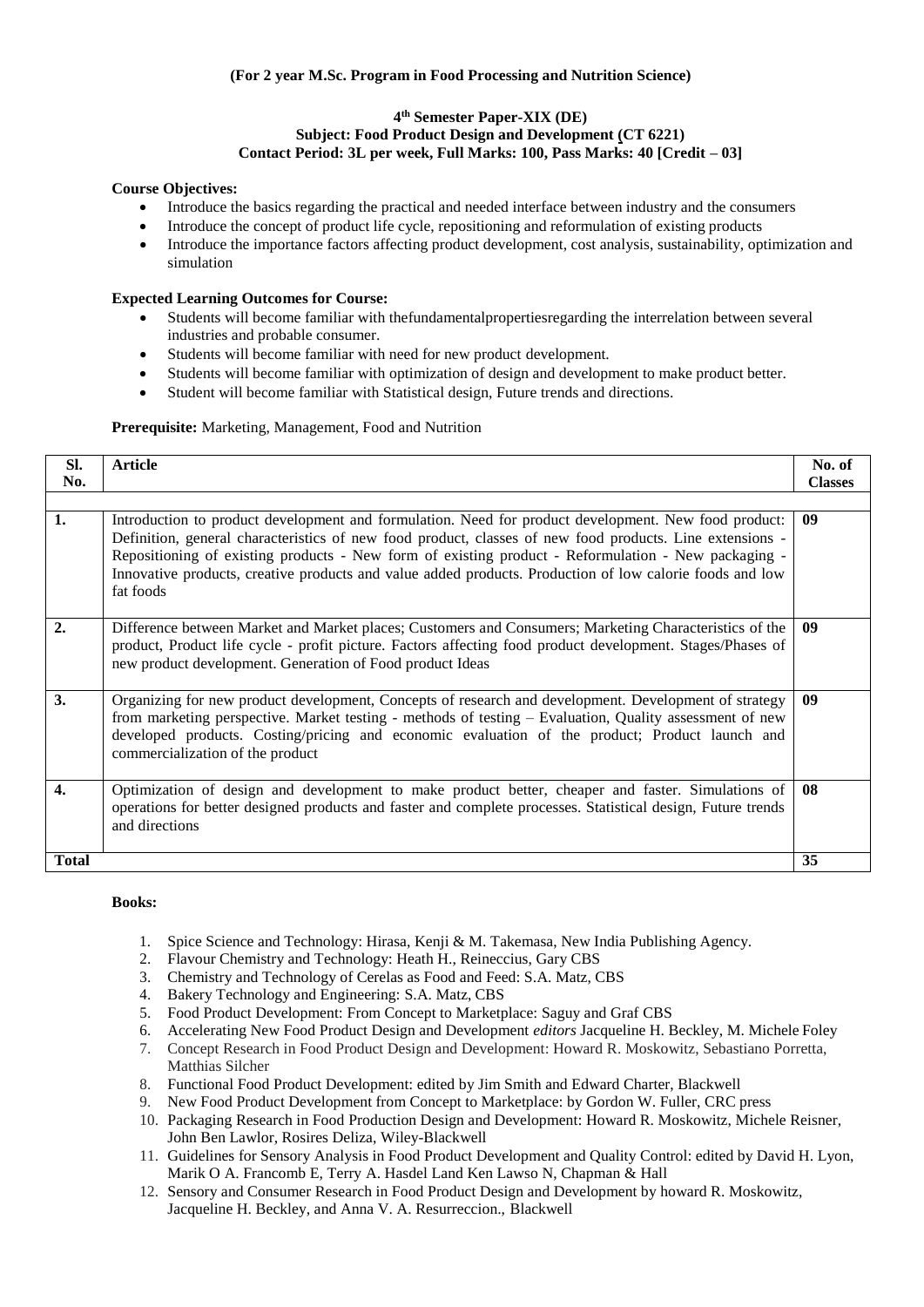# **(For 2 year M.Sc. Program in Food Processing and Nutrition Science)**

#### **4 th Semester Paper-XIX (DE) Subject: Food Packaging (CT 6222) Contact Period: 3L per week, Full Marks: 100, Pass Marks: 40 [Credit – 03]**

#### **Course Objectives:**

- Introduce the fundamental aspects of food packaging
- Introduce the properties of packaging materials and food packaging machineries
- Introduce the environmental interactions and new developments in food packaging

# **Expected Learning Outcomes for Course:**

- Students will become familiar with several types of packaging materials and different processes of food packaging
- Students will become familiar with food package interactions and evaluation of package performance
- Students will become familiar with different equipments and machineries for food packaging

# **Prerequisite:** Food packaging

| Sl.              |                                                                                                                                                                                                                                                                                                                                                                                                                                                                                                                                                                               | No. of         |
|------------------|-------------------------------------------------------------------------------------------------------------------------------------------------------------------------------------------------------------------------------------------------------------------------------------------------------------------------------------------------------------------------------------------------------------------------------------------------------------------------------------------------------------------------------------------------------------------------------|----------------|
|                  | <b>Article</b>                                                                                                                                                                                                                                                                                                                                                                                                                                                                                                                                                                |                |
| No.              |                                                                                                                                                                                                                                                                                                                                                                                                                                                                                                                                                                               | <b>Classes</b> |
|                  |                                                                                                                                                                                                                                                                                                                                                                                                                                                                                                                                                                               |                |
| 1.               | Introduction to packaging, Packaging operation, Package-functions and design, Principle in the<br>development of protective packaging, types of packaging materials                                                                                                                                                                                                                                                                                                                                                                                                           | 05             |
| 2.               | Manufacturing process and properties (mechanical, optical and barrier properties like, WVTR, GTR), test<br>procedures for packaging materials, packaging requirements vis-à-vis food types, primary packaging<br>materials (paper, paper-based plastic, aluminium foil, tin and TFS, glass) Secondary packaging materials<br>(folding carton, Corrugated fibre board boxes, Ancillary packaging materials)                                                                                                                                                                    | 07             |
| 3.               | Process of packaging (bottling, canning, capping and cartooning machineries), Vacuum and gas<br>packaging, retort packaging, CAP, MAP, active packaging, Shrink packaging, PET, perform, tetra pack,<br>Flash process, Bio-composite and alternative packaging, TTI, active and intelligent packaging, Flexible<br>packaging materials and their properties. Food packages-bags, pouches, wrappers, carton and other<br>traditional packages, Aseptic and retortable pouches, Flexible and laminated pouches, Biodegradable<br>packaging, Packaging standards and regulations | 08             |
| $\overline{4}$ . | Food- package interactions, Deteriorative changes in food stuff and packaging methods for its prevention,<br>shelf life of packaged foodstuff, methods to extend shelf life. Physical and mechanical failures of food<br>containers (rigid containers), Corrosion of containers (Tin plate), Leaching of undesirable components<br>from packages to foods                                                                                                                                                                                                                     | 06             |
| 5.               | Special problems in packaging of perishables and processed foods. Evaluation of packaging material and<br>package performance                                                                                                                                                                                                                                                                                                                                                                                                                                                 | 04             |
| 6.               | Different equipments and machineries used for packaging of foods, and their operations; Edible films and<br>edible packaging                                                                                                                                                                                                                                                                                                                                                                                                                                                  | 05             |
| <b>Total</b>     |                                                                                                                                                                                                                                                                                                                                                                                                                                                                                                                                                                               | 35             |
|                  |                                                                                                                                                                                                                                                                                                                                                                                                                                                                                                                                                                               |                |

- 1. Fundamentals of Food Process Engineering: [R. T. Toledo,](http://www.amazon.in/s/ref%3Ddp_byline_sr_book_1?ie=UTF8&field-author=R.T.%2BToledo&search-alias=stripbooks) CBS
- 2. Food Packaging Science and Technology: Lee, Dong Sun; K L Yam et.al, new India Publishing Agency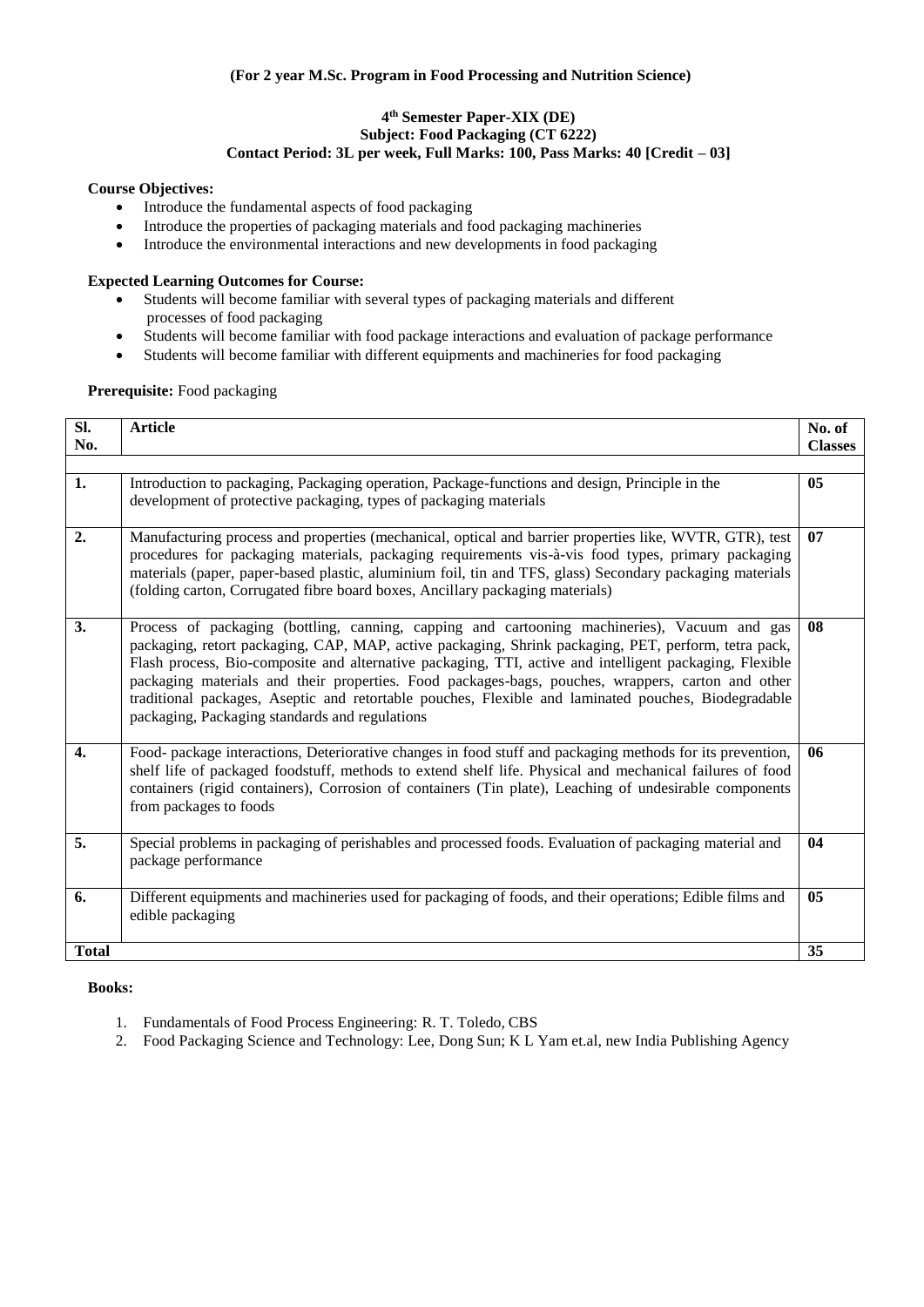# **4 th semester Paper-XIX (DE) Subject: Nano Technology in Food (CT 6223) Contact Period: 3L per week, Full Marks: 100, Pass Marks: 40 [Credit – 03]**

# **Course objectives:**

- Introduce basic understanding of general development of nano science and nano technology and its relation with food industry.
- Introduce basic understanding of Nano science based food processing and applications along with application of nano-bio-technology in food.

# **Expected Learning Outcomes for Course:**

- Students will understand the importance and scope of nanotechnology in food processing
- Students will understand the different synthesis techniques for nano particles
- Students will understand the application of nano particles in food preservation, processing and product development
- Students will understand the application of nano-emulsion, gel, foam, and liposome in food processing

# **Prerequisite:**Microbiology, Chemistry, Material Sciences

| <b>SI</b><br>No. | Article                                                                                                                                                                                                                                                                                                                                  | No. of<br><b>Classes</b> |
|------------------|------------------------------------------------------------------------------------------------------------------------------------------------------------------------------------------------------------------------------------------------------------------------------------------------------------------------------------------|--------------------------|
| 1.               | General development of nano science and nano technology in food and food processing<br>process. Overview of nano-food industry and marketing                                                                                                                                                                                             | 10                       |
| 2.               | Nano structure and food industry. Nano biotechnology and food industry: basics of<br>nanobiotechnology. Nano science based food processing and applications; process<br>technology, packaging technology, automation and quality management, technological<br>process materials and ingredients, nano-bio-engineering and nano-designing | 10                       |
| 3.               | Synergic development of food. Application of nano-bio-technology in food industry; food<br>production, food processing, food preservation, food colour and flavour improvement, food<br>safety, Matrix design and synthesizing                                                                                                           | 10                       |
| $\overline{4}$ . | Processing technology: for emulsion, gel, foam, and liposome. Nano-hygienic aspect                                                                                                                                                                                                                                                       | 0 <sub>5</sub>           |
| <b>Total</b>     |                                                                                                                                                                                                                                                                                                                                          | 35                       |

**Books:**

1. Nanotechnology and Functional Foods; John Wiley & Sons Inc.

2. Textbook on Fundamentals and Applications of Nanotech-Nology; 2018; K S, K Raja and M Kannan Subramanian.

3. Basic Applications of Nanotechnology on Food Production; 2013; Shiva Hullavarad, Dr Mark Branchk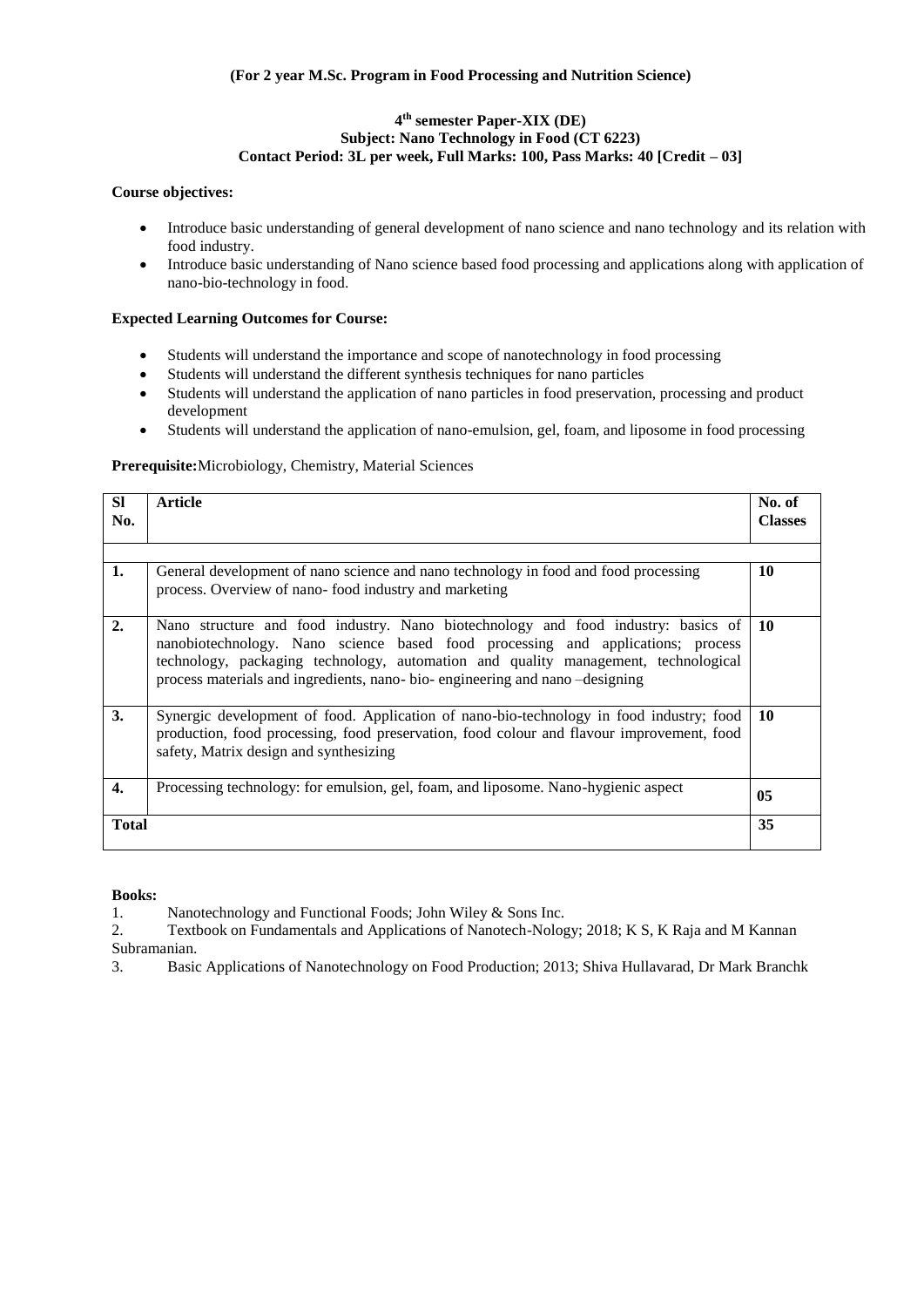# **4 th semester Paper-XIX (DE) Subject: Process Modelling and Simulation (CT 6224) Contact Period: 3L per week, Full Marks: 100, Pass Marks: 40 [Credit – 03]**

# **Course Objectives:**

- Introduce basic understanding of process modelling, different computational techniques for simulation. Modelling of biochemical engineering processes, parameter estimations and application of numerical methods for solution of models.
- Introduce basic understanding of tools involved in simulation, development of models, classification of models, unit models of unit process, models of heat transfer equipment, separation processes and reactors, and application of numerical methods for solutions of models.

# **Expected Learning Outcomes for Course:**

- Students will understand process simulation, tools of simulation, parameter estimation and models.
- Students will understand the classification of models and alternate classification of models
- Students will understand mathematical modeling based on transport phenomena, population balance, principles of probability and experimental data.
- Students will analyze the detailed mathematical models of heat transfer equipment, separation processes, reactors,
- Students will understand the Unit models of unit processes, numerical methods for solution of mathematical models in the form of partial differential equations.

**Prerequisite:** Basic knowledge of Courses on Material & Energy Balance; Transport Phenomena and Numerical methods.

| Sl.No | <b>Article</b>                                                                                                                                                                                                                                                                                                                                                                                                     | <b>No. of Classes</b> |
|-------|--------------------------------------------------------------------------------------------------------------------------------------------------------------------------------------------------------------------------------------------------------------------------------------------------------------------------------------------------------------------------------------------------------------------|-----------------------|
| 1.    | Introduction to process modeling and simulation, tools of simulation, approaches of simulation,<br>planning of calculation in a plant simulation                                                                                                                                                                                                                                                                   | 0 <sub>3</sub>        |
| 2.    | Parameter estimation techniques in theoretical as well as numerical models                                                                                                                                                                                                                                                                                                                                         | 03                    |
| 3.    | Models, need of models and their classification, models based on transport phenomena principles,<br>alternate classification of models, population balance, stochastic, and empirical models, unit models                                                                                                                                                                                                          | 07                    |
| 4.    | Development of detailed mathematical models of evaporators, use of NewtonRaphson method for<br>solving evaporator problems                                                                                                                                                                                                                                                                                         | 04                    |
| 5.    | Separation of multicomponents mixtures by use of a single equilibrium stage, flash calculation under<br>isothermal and adiabatic conditions. Tridigonal formulation of componentmaterial balances and<br>equilibrium relationships for distillation, absorption and extraction of multicomponents. Thiele and<br>Geddes method plus $\theta$ - method and Kb method, models of absorbers, strippers and extractors | 08                    |
| 6.    | Classification of fixed bed reactor models, one dimensional and two dimensional fixed bed reactor<br>models, fluidized bed reactor models, bioreactor models                                                                                                                                                                                                                                                       | 04                    |
| 7.    | Classification of partial differential equations (PDE's), solution of PDEs by Finite difference techniques,<br>method of weighted residuals. Orthogonal collocation to solve PDEs with their application to chemical<br>engineering systems models                                                                                                                                                                 | 06                    |
|       | <b>Total</b>                                                                                                                                                                                                                                                                                                                                                                                                       | 35                    |

- 1. Process Modeling, Longman: Denn M. M.
- 2. Fundamentals and Modeling of Separation Processes", Prentice Hall: Holland C. D.
- 3. Process Modeling Simulation and Control for Chemical Engineers", 2nd Ed., McGraw Hill: Luyben W. L.
- 4. Process Modeling and Control in Chemical Engineering", CRC: Najim K.
- 5. Mathematical Modeling,Vol. 1:A Chemical Engineering Perspective (Process System Engineering) Academic Press: Aris R.